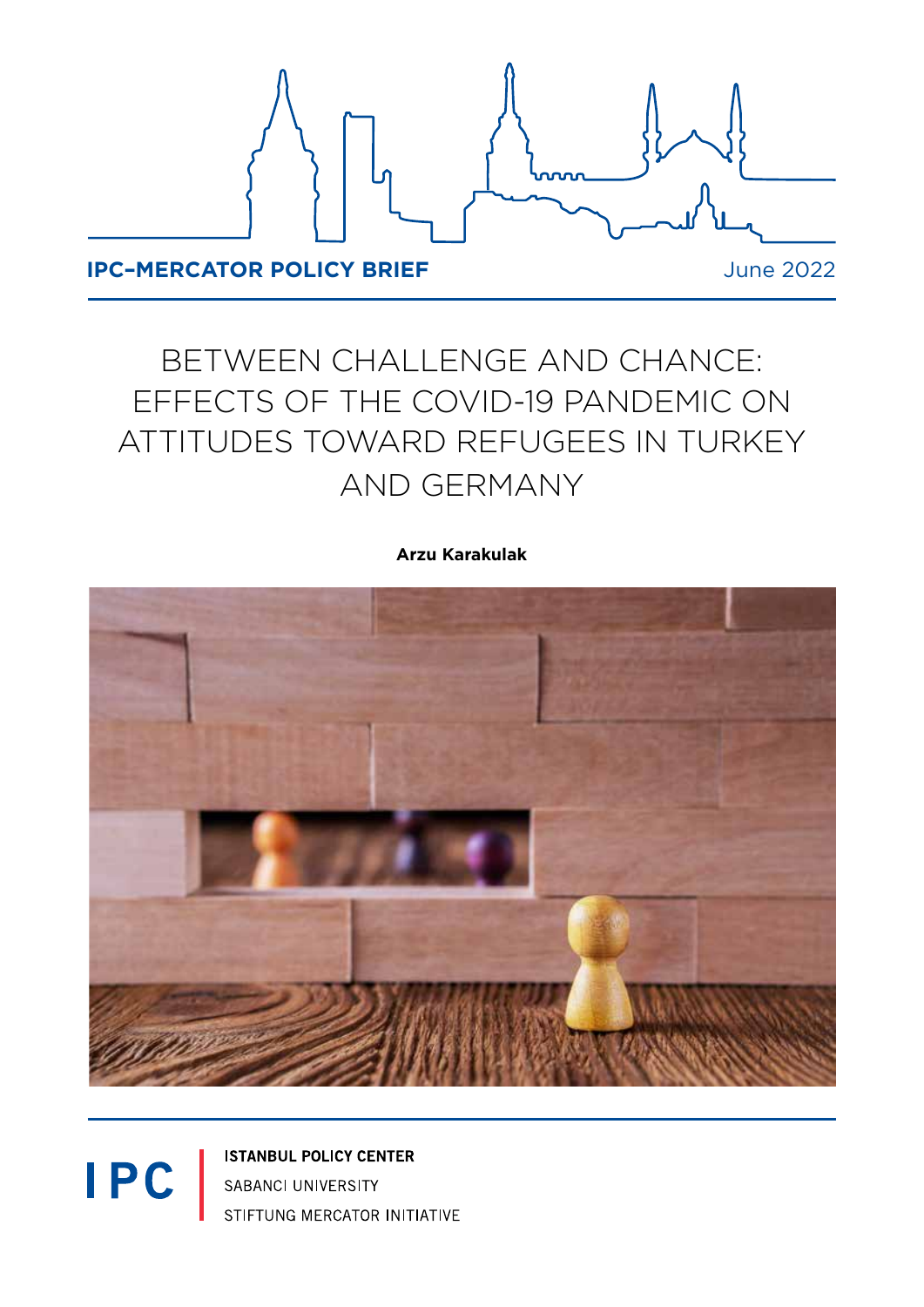### **Introduction**

With the COVID-19 pandemic causing more than 6 million deaths and 500 million infections worldwide,1 the world has been facing an immense crisis over the last two years that has not only affected the public's physical health but also placed serious psychological strain on individuals and societies. From a social psychological perspective, the exposure to a global threat such as COVID-19 is likely to have implications on social identity, perception, and behavior: in other words, how people view themselves, how they perceive others, and how they interact with them.<sup>2</sup> The perception and behavior directed at social out-groups is particularly likely to shift when responding to strong perceptions of threat. The nature and direction of such shifts, however, cannot be clearly foreseen and can have either positive or negative impacts. On the positive side, common threats such as the COVID-19 pandemic may blur preexisting group boundaries and promote social cohesion, unity, and prosocial behavior by triggering an overarching and inclusive group identity. $3$  On the negative side, however, exposure to the COVID-19 threat may promote ethnocentrism and nurture violence, extremism,<sup>4</sup> and prejudice against minority group members.5

This policy brief will examine the impact of the COVID-19 pandemic on attitudes toward refugees in both Germany and Turkey and present, compare, and discuss the data obtained from university-educated young adults between 18 and 30 years old. These two countries were selected as they host millions of refugees, with Syrian nationals being the largest group of refugees in both countries.<sup>6</sup> Young adults were selected as the focus group in this study as they themselves are in a phase of transition characterized by increasing instability. Together with the uncertainties and existential threats in the face of the COVID-19 pandemic, young adults may become more susceptible to adopt extremist attitudes. More acutely, university-educated young adults were selected to examine how the COVID-19 pandemic has affected a population that is usually known for holding more favorable attitudes toward immigration and refugees.7 However, evidence suggests that the protective effect of education

against prejudice may not apply in Turkey.<sup>8</sup> It is therefore important to investigate and compare how the COVID-19 pandemic has affected prejudice against refugees among university-educated individuals in two qualitatively different migration contexts.

This policy brief consists of three parts. First, a brief review on how the COVID-19 pandemic has affected attitudes toward out-groups in different contexts will be provided. Second, the results from a survey conducted with Turkish and German university-educated young adults between 18 and 30 years old on their perceptions of COVID-19-related threats and feelings toward refugees will be reported and compared against the insights gained from the focus group interviews that were conducted with university-educated young adult Syrians living in Turkey and Germany. Third, the policy-relevant recommendations that emerged from our data will be outlined. These recommendations present avenues for undermining the pandemic's detrimental effects on increasing prejudice to ensure the sustainability of peaceful, multicultural, and cohesive societies.

### **COVID-19 and Attitudes toward Outgroups: Challenge or Chance?**

What started with COVID-19-driven prejudice and discrimination against people of Chinese or Asian descent<sup>9</sup> soon spilled over to targeting other vulnerable and stigmatized groups. In a survey conducted by the Pew Research Center in 2020, not only Asian Americans but also Black Americans reported that they had been facing increased racism toward their groups since the outbreak of the COVID-19 pandemic.10 In India, the COVID-19 outbreak was found to be associated with higher levels of Islamophobia,<sup>11</sup> and in Belgium the COVID-19 pandemic was found to enhance discrimination in the housing market distinctively against immigrants of Maghrebian origin.12 A survey conducted in Germany found that COVID-19-related discrimination was not only reported by immigrants of Asian origin but also by respondents originating from Turkey, Africa, and the Middle East.13 More racist and nationalist sentiments were also voiced against the Roma population: the COVID-19 outbreak strengthened hate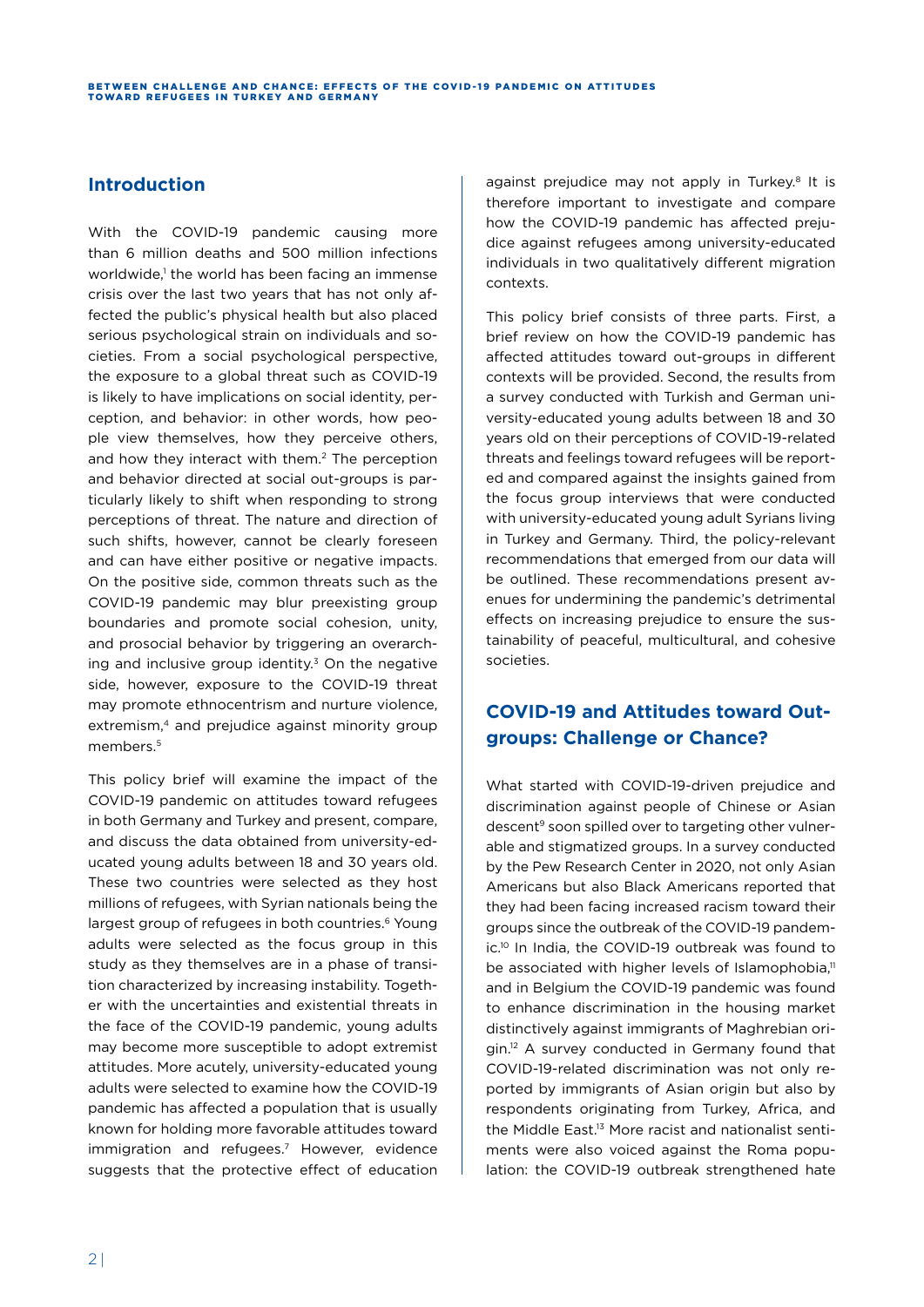speech against the Roma minority, and their culture was accused of spreading the virus across several regions in Romania.14 Likewise, the 2021 report of the United Nations Office of the High Commissioner for Human Rights (OHCHR) indicates that in Libya, xenophobic statements blaming the spread of COVID-19 on illegal immigrants have increased both on social media and among government officials.15 Marginalized groups such as (forced) migrants also disproportionately suffered from the pandemic's financial and health impacts, for instance, the Syrians in Turkey,<sup>16</sup> the Venezuelans in Brazil,<sup>17</sup> and lower-income individuals and Arabs in Canada.18 Hence, the pandemic has put traditionally marginalized groups under disproportionate strain and brought about the risk of further fueling hostility between groups.

Large-scale threats such as the COVID-19 pandemic, however, do not inevitably sharpen inter-group competition and conflict. On the contrary, large-scale threats such as natural disasters can also mobilize cross-national prosocial behavior and more favorable views between different groups.19 In the case of the COVID-19 pandemic, it is likely that its character—i.e., as a long-term threat to all humanity that requires coordinated global efforts to be overcome—may dilute the boundaries of in- and out-groups and represent a chance to unite societies via the implementation of a common and inclusive group identity.<sup>20</sup> Accordingly, a recent investigation from Turkey found that the perception of COVID-19 as a threat promoted more favorable attitudes toward refugees when individuals endorsed a common in-group identity.<sup>21</sup> Likewise, data from the Social Cohesion Monitoring Survey conducted in Turkey found that the pandemic increased tolerance toward immigrants and reduced the perceived tensions between Syrians and Turkish citizens.22 For Germany, the longitudinal research by Schiller et al. found that the level of prejudice against asylum-seekers was lower among Germans in spring 2020 during the nationwide lockdown compared to before the lockdown.23 Hence, the COVID-19 pandemic may also be considered as a unique opportunity for positive societal change, especially for the inclusion of stigmatized minority groups. It is thus important to comprehensively understand how the pandemic has affected these minorities and to identify effective tools for turning these challenges into opportunities.

### **The Pandemic and Prejudice: What Host Population Members Report and What Syrians Perceive**

To investigate how the threats arising from the COVID-19 pandemic have affected prejudice and discrimination toward refugees, we conducted surveys and focus groups with university-educated young adults in Turkey and Germany. We surveyed members of the host populations and asked them to report on their perceptions of COVID-19-related threats and their feelings toward refugees. The results of this survey have been extensively discussed in two previously published IPC Analyses.<sup>24</sup> We also conducted focus groups with university-educated young adult Syrians in Turkey and Germany who were interviewed about the prejudice and discrimination they have faced during the COVID-19 pandemic.

### *What Host Population Members Report*

A survey was conducted with 355 respondents from Turkey with an average age of 21 years old and 274 respondents from Germany with an average age of 24 years old. The results of this survey indicate that young adults' feelings toward refugees substantially differ between respondents from Turkey and respondents from Germany. Respondents were asked to report how they feel about refugees in their country on a feelings thermometer, ranging from "0 = negative" to "100 = positive." While the average score of Turkish respondents, 26.6, was indicative of predominantly negative feelings about refugees, the average score of German respondents, 69.5, was indicative of rather positive feelings about refugees.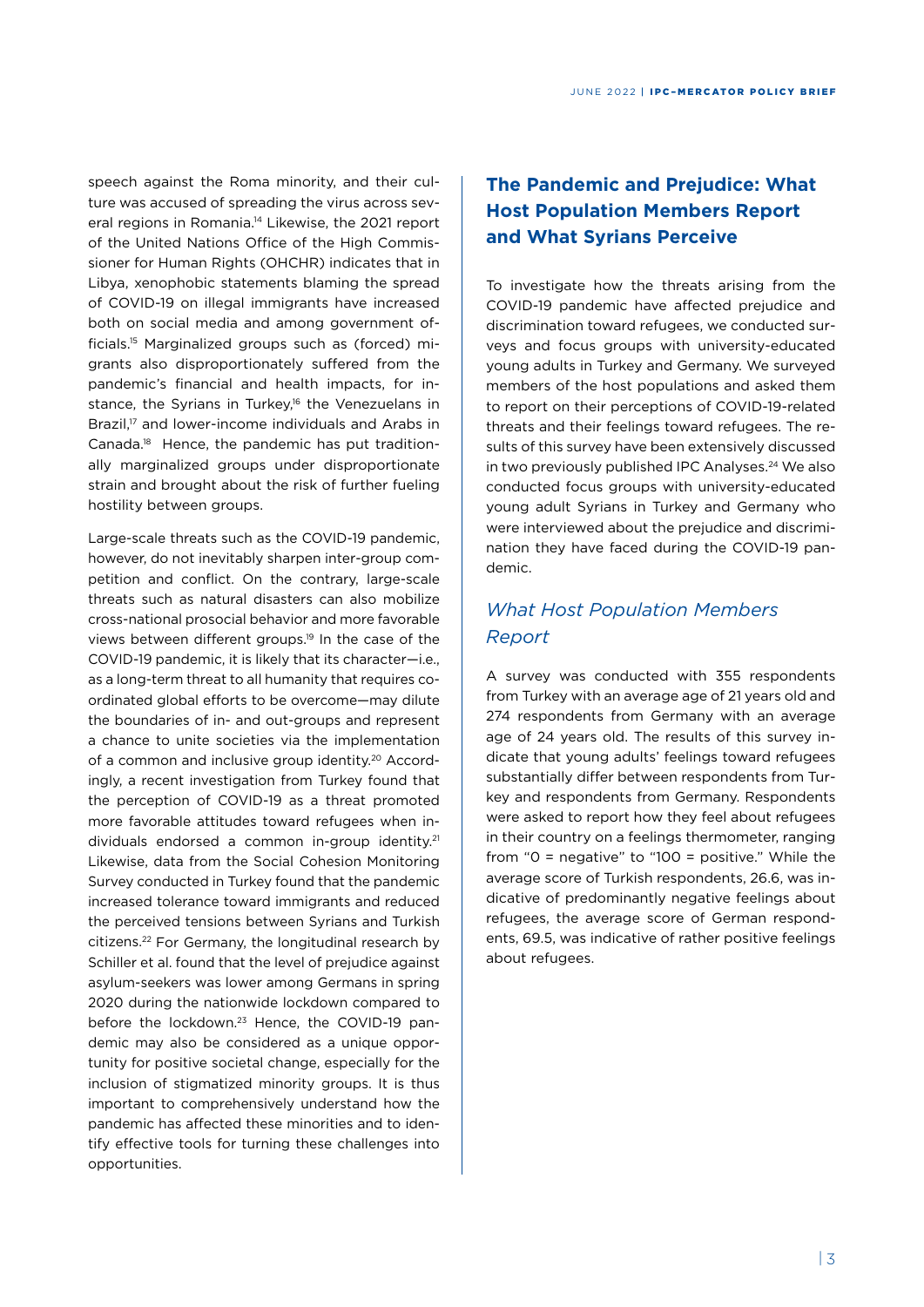## BETWEEN CHALLENGE AND CHANCE: EFFECTS OF THE COVID-19 PANDEMIC ON ATTITUDES<br>TOWARD REFUGEES IN TURKEY AND GERMANY



### When examining the extent to which respondents perceived the COVID-19 pandemic as a realistic threat (i.e., threat to personal and public health and the economy) and a symbolic threat (i.e., threat to values, traditions, democracy, rights, and free-

doms) with answer options ranging from "1 = not a threat at all" to "4 = major threat," Turkish respondents reported higher threat perceptions than German respondents, especially in regard to COVID-19 as a realistic threat.



### **COVID-19 as a Realistic Threat COVID-19 as a Symbolic Threat**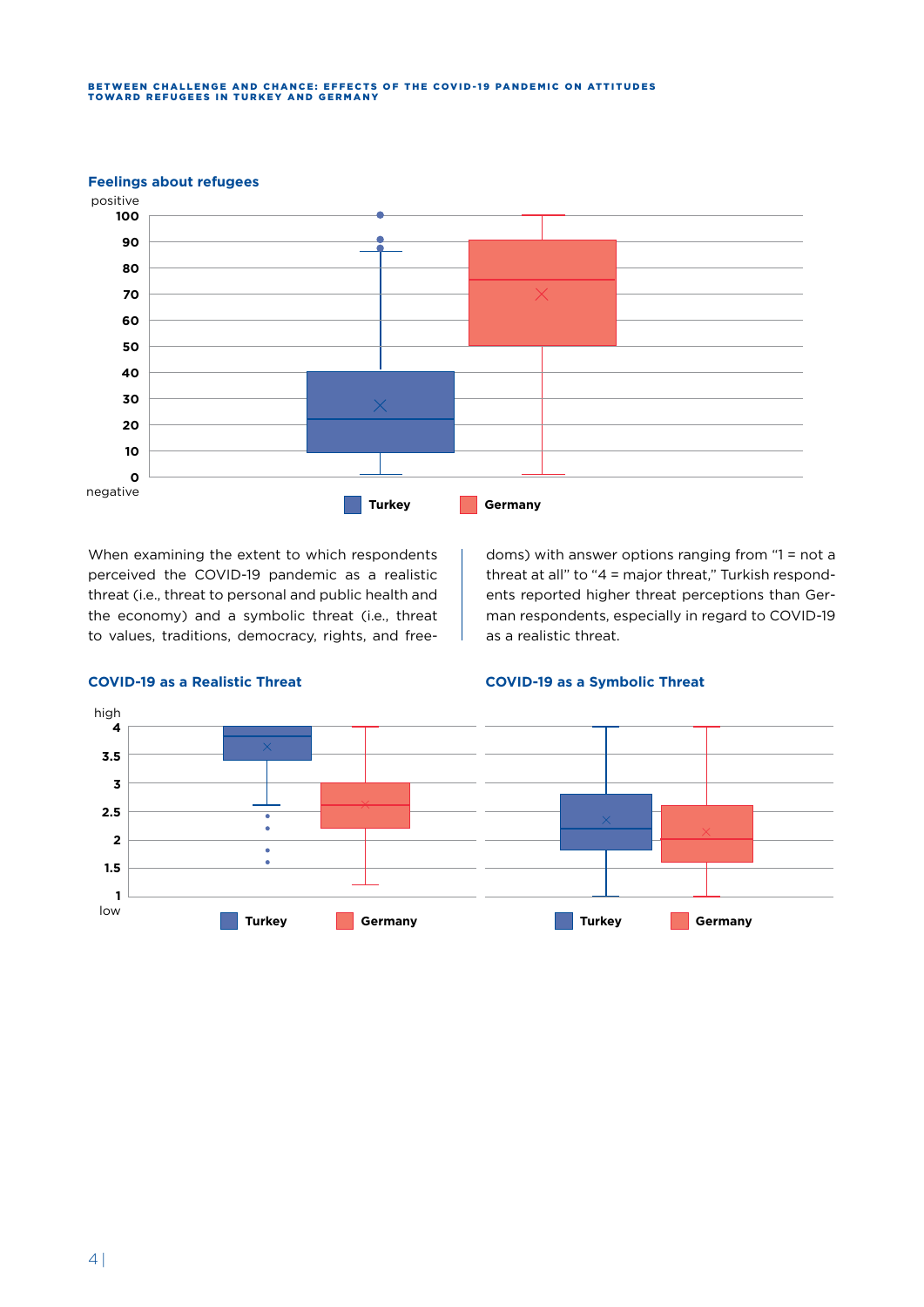**Feelings about Refugees by Symbolic COVID-19** 



### **Feelings about Refugees by Realistic COVID-19 Threat Perceptions**

Finally, when examining the association between realistic and symbolic COVID-19 threat perceptions and feelings toward refugees in Germany and Turkey, we found that a higher perception of COVID-19 as a realistic threat was associated with more negative feelings toward refugees in Turkey, while there was no similar association in Germany. Rather, the perception of COVID-19 as a symbolic threat was associated with more negative feelings about refugees in both Turkey and Germany; however, this association was stronger for Germans than for Turks.

Overall, the results show that university-educated young adults in Turkey feel extremely negative about refugees and perceive the COVID-19 pandemic as highly threatening both realistically and symbolically. Additionally, stronger perceptions of COVID-19 as a realistic threat are associated with more negative feelings about refugees. For university-educated young adults in Germany, the survey results portray rather positive feelings toward refugees and moderate levels of perceived realistic and symbolic COVID-19-related threats. Moreover, the perception of COVID-19 as a symbolic but not a realistic threat was associated with more negative feelings toward refugees.

### *What Syrians Perceive*

We conducted a focus group with 11 Syrian university students living in Turkey and 10 Syrians living in Germany. Of the ten interviewees from Germany, seven were active students, one was a university graduate, and two others had a high school degree. Their ages ranged from 19 to 23 years old in the sample from Turkey and 21 to 28 years old in the sample from Germany. The focus group in Turkey was conducted as a face-to-face interview. All participants were studying at the same private university and living in Istanbul. The focus group interview in Germany was realized online, and participants were residing in different areas within Germany. Notably, both the survey data and the focus group data from Turkey were obtained from students that study at the same university in Istanbul. Hence, the socio-economic status of both the survey respondents and the Syrian focus group respondents from Turkey can be considered as medium to high. In the focus group sample from Turkey, the majority hold a student residence permit, while in the sample from Germany, the majority had gained asylum status. The table below illustrates the demographic background of the focus group interviewees.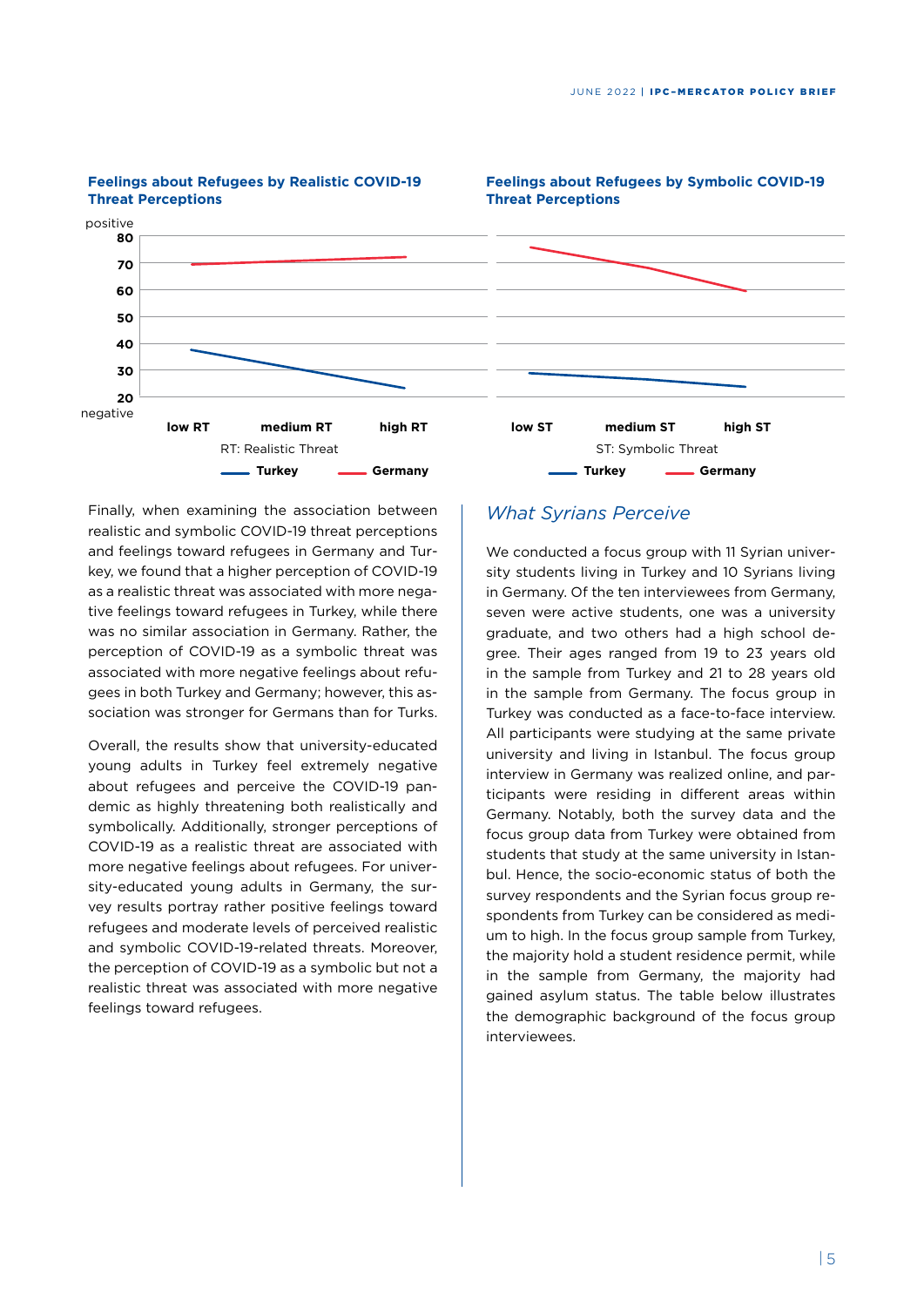#### BETWEEN CHALLENGE AND CHANCE: EFFECTS OF THE COVID-19 PANDEMIC ON ATTITUDES TOWARD REFUGEES IN TURKEY AND GERMANY

| <b>Turkey</b><br>$(n = 11)$ | Age | Gender | Year of entering<br><b>Turkey</b> | <b>City of Current Residence</b>               | <b>Residence Status</b>     |
|-----------------------------|-----|--------|-----------------------------------|------------------------------------------------|-----------------------------|
| Participant 1               | 23  | Male   | 2013                              | <b>Istanbul</b>                                | Under temporary protection  |
| Participant 2               | 23  | Male   | 2015                              | <b>Istanbul</b>                                | Student residence permit    |
| Participant 3               | 23  | Female | 2017                              | <b>Istanbul</b>                                | Student residence permit    |
| Participant 4               | 21  | Male   | 2018                              | <b>Istanbul</b>                                | Student residence permit    |
| Participant 5               | 21  | Female | 2017                              | <b>Istanbul</b>                                | Turkish citizen             |
| Participant 6               | 21  | Male   | 2018                              | <b>Istanbul</b>                                | Student residence permit    |
| Participant 7               | 19  | Male   | 2018                              | <b>Istanbul</b>                                | Student residence permit    |
| Participant 8               | 22  | Female | 2018                              | <b>Istanbul</b>                                | Student residence permit    |
| Participant 9               | 21  | Female | 2018                              | <b>Istanbul</b>                                | Student residence permit    |
| Participant 10              | 21  | Male   | 2013                              | <b>Istanbul</b>                                | Student residence permit    |
| Participant 11              | 21  | Male   | 2017                              | <b>Istanbul</b>                                | Student residence permit    |
| Germany<br>$(n = 10)$       | Age | Gender | Year of entering<br>Germany       | <b>Federal State of Current Re-</b><br>sidence | <b>Residence Status</b>     |
| Participant 1               | 24  | Female | 2015                              | Baden-Württemberg                              | Short-term residence permit |
| Participant 2               | 23  | Female | 2019                              | <b>Berlin</b>                                  | Subsidiary protection       |
| Participant 3               | 21  | Female | 2016                              | Lower Saxony                                   | Asylum status               |
| Participant 4               | 26  | Female | 2019                              | Lower Saxony                                   | Student residence permit    |
| Participant 5               | 28  | Male   | 2019                              | <b>Berlin</b>                                  | Ongoing asylum process      |
| Participant 6               | 23  | Male   | 2015                              | <b>Berlin</b>                                  | Asylum status               |
| Participant 7               | 23  | Male   | 2018                              | Saxony                                         | Subsidiary protection       |
| Participant 8               | 27  | Male   | 2014                              | Lower Saxony                                   | No information              |
| Participant 9               | 22  | Female | 2015                              | <b>Berlin</b>                                  | Asylum status               |
| Participant 10              | 24  | Male   | 2015                              | Saxony                                         | Asylum status               |

Impact of COVID-19. We asked the focus group respondents to report how the COVID-19 pandemic has affected their lives. Both respondents from Turkey and Germany reported most changes in the social domain, stating that the pandemic and the restrictions resulted in social isolation and aggravated social interaction, particularly with members of the host society. Other domains that were affected by the pandemic were the students' university and work lives. The fact that lectures and courses were taking place online instead of face to face were reported as one of the most challenging changes, with perceived negative effects not only on their learning process but also on their social lives, as social interactions both at the university and at work were at a minimum. Respondents also reported that the COVID-19 pandemic affected them personally, both in positive and negative ways. On the positive side the pandemic has made some respondents grow personally; some reported to have started their own online business or having discovered new interests and hobbies. On the negative side, respondents reported mental health issues due to COVID-19; they indicated that they became more fearful and anx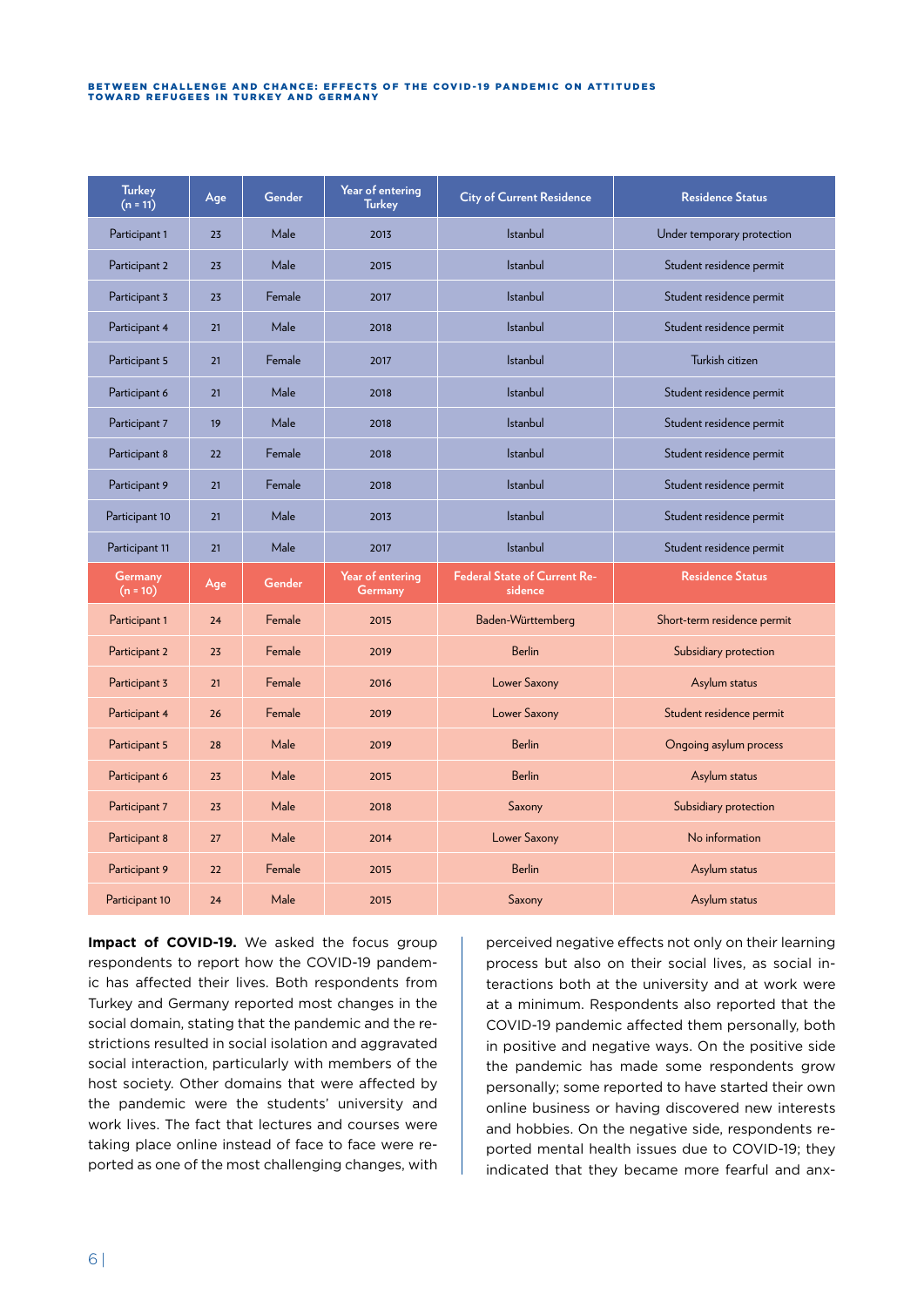ious when interacting with each other.

Finally, respondents also reported that the COV-ID-19 pandemic has increased fear, anger, and intolerance among people in general, which has resulted in increased discrimination and racism. For instance, participant 6 from Turkey explained that "…when COVID hit, Turkey wasn't good economically and I feel like everything exploded. So everyone just hated themselves and hated everyone; even Turkish people hated each other not only the Syrians. I feel like people stopped having any tolerance for anything, so I feel like things got worse; not only for Syrians, but for everyone." Similarly, participant 3 from Germany expressed that COV-ID-19 increased racism both against people of Chinese descent and refugees, "especially, in the beginning, where lots of people would get away from Chinese people, I've seen videos on the internet like, 'Yeah, you people are bringing us the virus, get away from here, go back to where you come from.' And I also heard lately about this whole discussion on who is getting the vaccine and who not, and that some of those who are not getting the vaccine are refugees. I don't know if the studies really say so, but it's just another kind of racism."

**Discrimination and Prejudice**. When respondents were asked to share their experiences of discrimination and prejudice, both respondents from Turkey and Germany predominantly described situations where they faced negative behavior or reactions in public, from people unknown to them. Notably, in Turkey the majority of these experiences were reported to be directed at Syrians only, and that being Syrian in Turkey is considered qualitatively worse than being a foreigner. This form of discrimination against Syrians is expressed, for instance, in the statement of participant 1: "One of the hardest things I faced here was finding an apartment. Especially as a Syrian. There is the thing of 'we don't rent apartments to *yabancis* [foreigners]'[…]. But it's so obvious that because we are Syrians they don't want to give us the place, and because they don't want to be racist they just grab the word *yabanci* [foreigner]." Participant 6 confirmed this and added, "Once I called and they [the real estate agent] said 'we don't rent to *yabancis* [foreigners], and then my friend called the same guy—and my friend is from Ecuador—and he was like '*tamam*

[okay].' So Ecuador is not *yabanci* [foreign]?"

In Germany, respondents frequently reported to be subject to discrimination due to being or looking Muslim. For instance, participant 1 expressed, "I experienced racism and discrimination, but it was mainly in the period where I had the hijab on. I had it [the hijab] for a couple of years here when I was in Germany. And you just like feel it, or I felt it. Even like the way people looked at me was pretty different. And once I had this incident where someone, just out of nowhere, started, like, yelling at me, literally saying I should go back to my country, even though he didn't know where I came from." Likewise, participant 6 stated that "Well, I think if I was religious or if I looked more Arab, I would have faced more [racism]. The thing is, I don't look Arab. I got called sometimes Spanish or Italian before people get to know me. So, that's why I don't face racism, I think."

Another dominant way by which respondents both from Turkey and Germany expressed experiences of discrimination and prejudice is through stereotypical and false beliefs and generalizations about Syrians. Both respondents from Turkey and Germany reported being confronted with stereotypical beliefs about Syrians' looks, their educational level, and their financial situation: all Syrians are expected to be dark-skinned and brunette, to have low levels of education, and to receive financial aid from the government. Arrogance and presumptuous comments from German and Turkish citizens were another means through which the focus group participants experienced discrimination and prejudice. Notably, in the sample from Turkey, this type of discrimination was particularly faced by male respondents, who were frequently harassed for having left and not fighting for their country. Respondents from Germany, on the other hand, often reported facing an attitude of superiority from Germans, implying that they know better than Syrians concerning what Syrians are supposed to do, and what is good for them and what not is. Finally, the focus group respondents both from Turkey and Germany reported facing discrimination through media and/ or social media and in the form of bureaucratic obstacles mainly related to their residential status. An overview of the domains of discrimination together with illustrative examples from the interviewees is presented in the following table.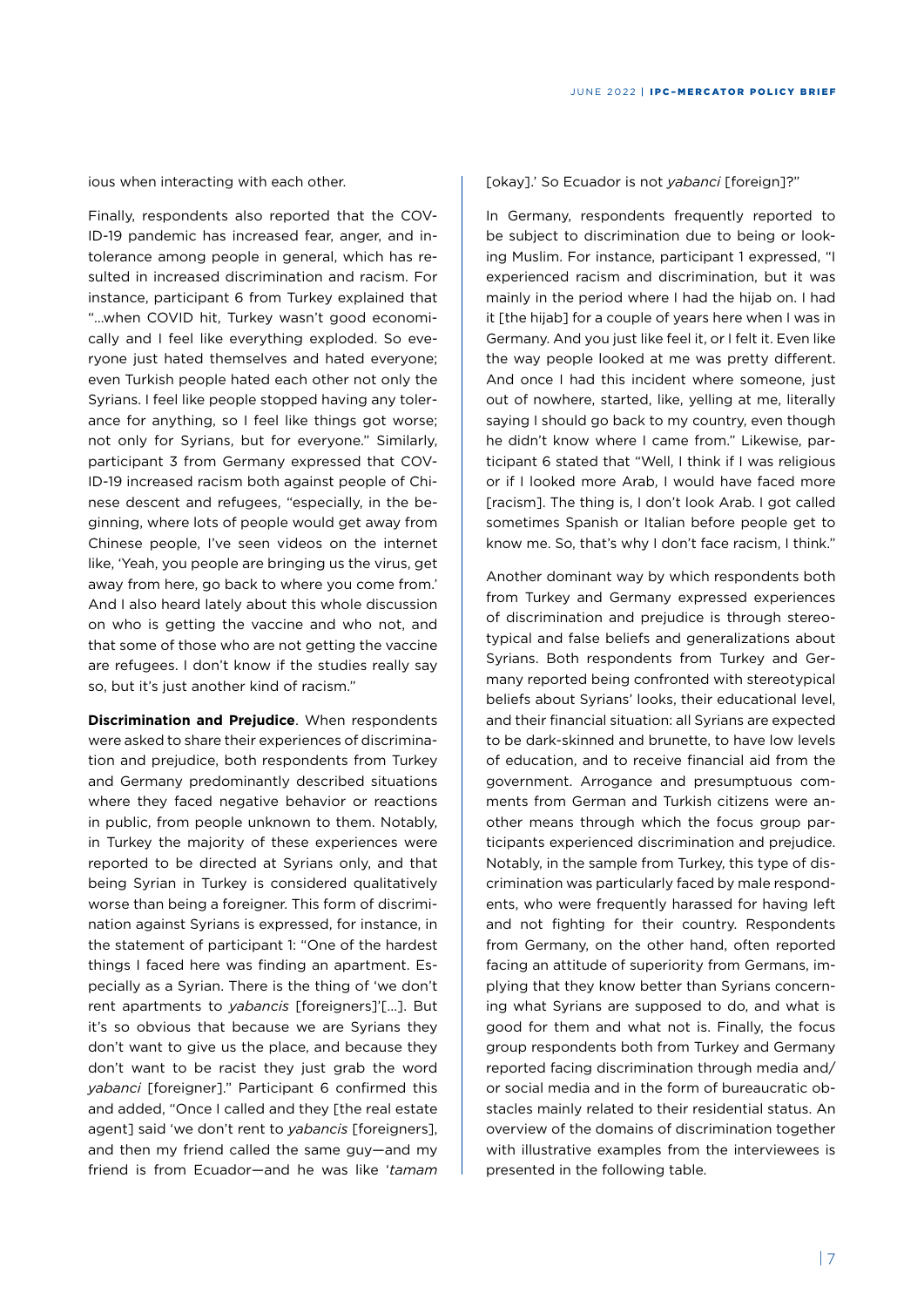### BETWEEN CHALLENGE AND CHANCE: EFFECTS OF THE COVID-19 PANDEMIC ON ATTITUDES<br>TOWARD REFUGEES IN TURKEY AND GERMANY

| <b>Negative</b><br><b>Reactions in</b><br><b>Public Life</b> | <b>TR</b>  | P3: "Because when they see there are foreigners, they immediately raise their mask, or they command you to put a mask on,<br>or they stay away from you, and they think that you are a 'virusful' person."                                                                                                                                                                                                                                                                                                                                                                                                                                                                                                                                                     |
|--------------------------------------------------------------|------------|----------------------------------------------------------------------------------------------------------------------------------------------------------------------------------------------------------------------------------------------------------------------------------------------------------------------------------------------------------------------------------------------------------------------------------------------------------------------------------------------------------------------------------------------------------------------------------------------------------------------------------------------------------------------------------------------------------------------------------------------------------------|
|                                                              | <b>GER</b> | P1: "I just remembered that it happened several times to me, when I was like walking on the street talking on the phone. It<br>happened like three times, I guess, where, like, just random people on the street would tell me, like, randomly that 'Wir sind<br>in Deutschland [We are in Germany]. Yeah, that I should speak German. And it's really shitty when that happens, because it<br>feels like, I don't know, it feels like Beleidigung [insult], you know. Like, this is none of your business. I'm in the street, I'm like<br>a citizen here, I live here, I can speak whatever language I want. And, if I was speaking in English, no one would ever approa-<br>ch me and say, 'Oh, wir sind in Deutschland' [Oh, we are in Germany], you know." |
| <b>Stereotypes</b><br>and False<br><b>Beliefs</b>            | TR         | P6: "The problem now is that Turkish people's opinion about Syrians is still based on that [stereotypes]. So whenever they<br>meet any [atypical] Syrian, they are like, 'Aren't Syrians dark-haired/skinned? How are you blonde and Syrian? How do you<br>have money and you are Syrian?'[] I think that is what creates the problem. Turkish people are not changing their mind<br>about Syrians. First impression and that's it."                                                                                                                                                                                                                                                                                                                           |
|                                                              | <b>GER</b> | P3: "For example, you say like, 'I'm from Syria,' they already have the prejudice; you know, like, that you are a Muslim, that<br>you don't drink alcohol, that you don't go out partying, that you don't have higher education, that blah, blah, blah. And, of<br>course, I'm not generalizing here, but I feel like people do get really surprised when you tell them that you are in university."                                                                                                                                                                                                                                                                                                                                                           |
| Arrogance /<br><b>Accusation</b>                             | <b>TR</b>  | P11: "They [the Turkish] are like, 'Everyone should go and fight for their country,' and mostly these people are, like, really<br>patriotic, so they think, like, if something would happen to their country, it would be so easy to deal with it. Because they<br>don't know that dealing with four others within your country is really hard. The situation in Syria is not two parties fighting.<br>You don't just join the army and fight for your country. I don't want to fight for the army, because they are the ones who are<br>killing you. It is okay to leave your country, it is not the worst thing to do, because you do it, and also everyone does it for<br>better opportunities."                                                            |
|                                                              | <b>GER</b> | P4: "When I arrived to Europe, I was in France, and my mother was an asylum seeker in France, and she is a psychoanalyst.<br>So, her surrounding, her friends, the people whom we were meeting were also psychoanalysts; so, people with higher ed-<br>ucation. And there was a French psychoanalyst and a German psychoanalyst, and they had this discussion right in front of<br>us, where they were telling us where we should—me and my brother—seek asylum. The French one was telling us to go to<br>Germany, and the German one was telling us, 'No, stay in France.' And they had some sort of argument about where we<br>should go, as if they knew best, and as if we don't know anything, and as if it was their decision to make."                 |
| Media / Social<br>Media                                      | <b>TR</b>  | P11: "I think the media, especially the Turkish media, focuses a lot on what bad things the Syrians do, and doesn't look where<br>the good Syrians are or what they are doing on the good side. And now most people or most old people, they are the ones<br>who watch the news and stuff, so most likely they are the ones affected. So they have more hate for the Syrians than the<br>younger ones."                                                                                                                                                                                                                                                                                                                                                        |
|                                                              | <b>GER</b> | P1: "Since I took off my hijab, I've been experiencing racism merely on social media, for example, when I comment stuff or<br>post something. A lot of people have no problem in, like, being purely racist in their comments, saying that we should be<br>grateful to be here, we should be grateful that we have the things we have, and that we will never really belong to the Ger-<br>man society, because I don't know, because we just have like other Weltanschauungen [world views]."                                                                                                                                                                                                                                                                 |
| <b>Obstacles due</b><br>to Status                            | <b>TR</b>  | P1: "The worst thing for me was governmental issues, legal issues. Because I don't think anyone else has it, I have the 'under<br>protection thing,' which is very degrading, very disrespectful. Because in COVID, even when they open the restrictions, we<br>weren't able to travel. As someone with 'under protection,' you have to go to the Göç İdaresi [Migration Authority] and talk<br>to them, and you have to get your own izin belgesi [permission] for travelling."                                                                                                                                                                                                                                                                               |
|                                                              | <b>GER</b> | P10: "I just wanted to talk about the systematic racism, that all of us probably face with, like, IDs, with having an asylum<br>status, and so on. If you want to, like, move from a city to another city, that's, like, really problematic. My family cannot leave<br>the city where they live right now, and my mother lives there since 2018, my father since 2020. And I moved to study in<br>2018, and I was like for six months not able to register myself in the city where I studied. Because of, yeah, I don't know, sys-<br>tematic problems and bureaucracy. It's, like, hard to do anything, because we are refugees. And you can't, like, think about<br>travelling outside of Germany, it's like a big problem."                                |

Notes: TR = Turkey; GER = Germany; P = Participant.

**Reactions to Discrimination.** The focus group respondents also reported how they personally react to or cope with incidents of discrimination. Reactions in both groups were either of a more active or of more passive nature. On the active side, respondents both from Turkey and Germany mentioned that they try to counter the negative stereotype against Syrians by serving as positive examples. Additionally, respondents from Turkey also mentioned that they actively try to learn the language, which substantially decreased their discrimination experiences, and that they confront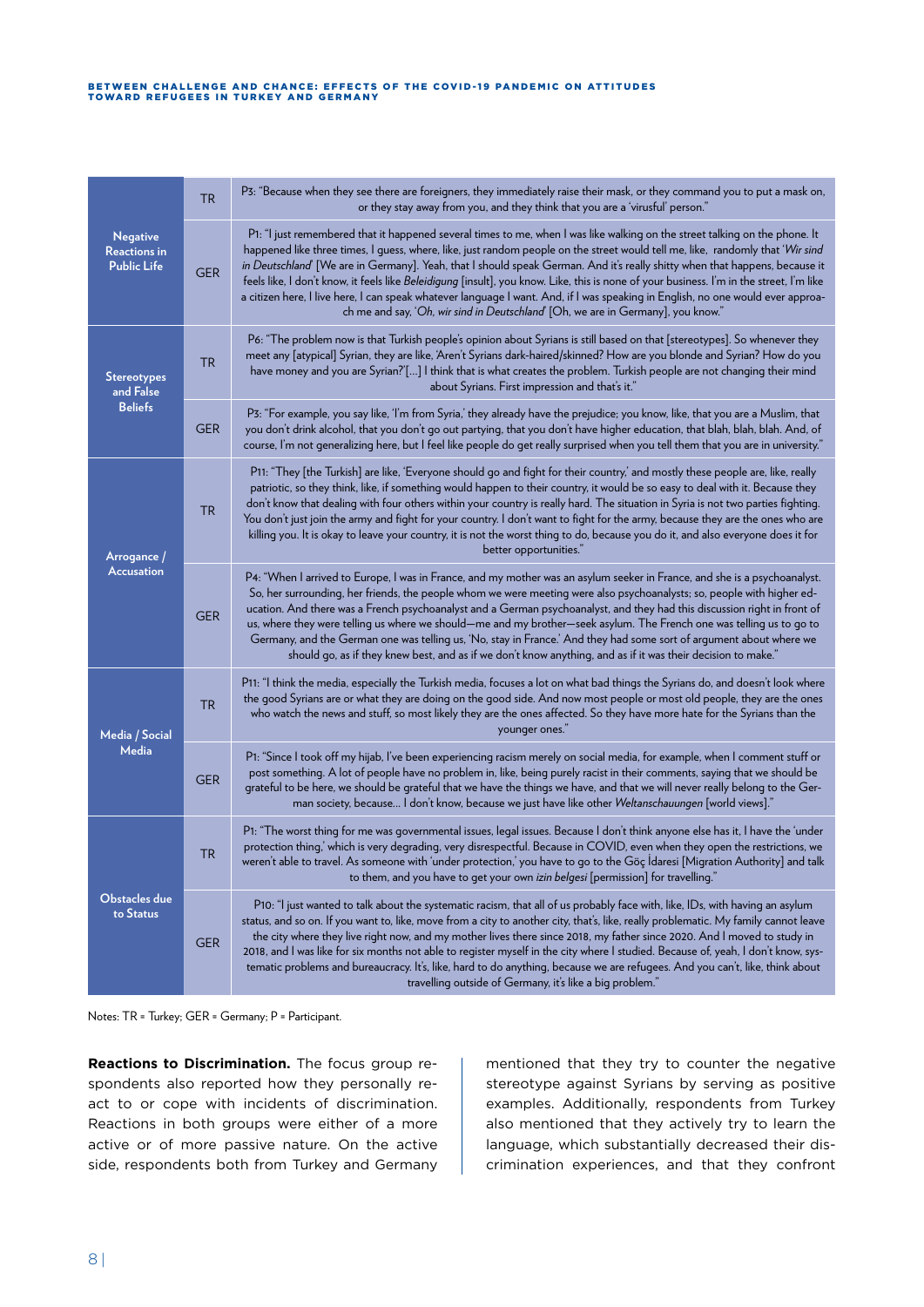Turkish people with counter arguments that may challenge their presumptions. For instance, participant 6 from Turkey reportedly argues the following when he is accused of having not fought for his country: "I'm telling them that if I could fight for my country, maybe I would. But if I stayed in Syria, I would have a collection of rocks that I can throw at tanks and airplanes. So, it is not fighting, it's just me sitting there and dying, it's stupid. Even you wouldn't do it." In terms of passive strategies to cope with prejudice and discrimination, both respondents from Turkey and Germany reported that they hide their identity, especially through not speaking Arabic in public if not necessary, and that they ignore incidents of discrimination, because they just "don't feel like arguing anymore" (participant 1, Turkey). Additionally, the respondents from Germany reported that they try to escape discrimination by leaving or avoiding situations that might get them into trouble by, for instance, seeking treatment from doctors who are Arabic or Turkish (but not German), or by moving to a town or school with a higher portion of immigrants, as expressed by participant 9: "So, it was like me and two Syrian friends with me in the school, and it was horrible. We had to switch after one year, we couldn't really handle the situation there. The teachers, the students, they were all trying to give us the feeling that we were like aliens in a way, that we don't belong to this school, that we have to do something other than *Abitur* [university entrance degree], because we are not good enough. So, the next step I made, I switched to a school in Kreuzberg, where so many *Ausländer* [immigrants] are in the school that we had just one German guy in the whole school."

Even though the literature suggests that the COVID-19 pandemic can minimize tensions between groups,<sup>25</sup> and even though there is some evidence both from Turkey<sup>26</sup> and from Germany<sup>27</sup> that supports the ostensibly "appeasing" effect of the pandemic between majority group members and refugees, the experience reported by Syrians does not confirm this notion. In the focus group interviews it was repeatedly emphasized that the COVID-19 pandemic actually worsened the situation of Syrians. Participant 2 from Germany, for instance, noted, "Actually, having to, like, wear masks and the whole COVID thing, it made it harder for

people who look like refugees than, for example, for other people. It hasn't made it easier at all, I don't think there is a positive side to that [the pandemic], because people have been inside a whole bubble throughout the last two years, and it's harder. People became more aggressive, more with COVID, more with having to be afraid of other people." When being directly asked to comment on previously published survey results that seem to suggest that the tension between Turkish nationals and Syrians has decreased since the COVID-19 pandemic,<sup>28</sup> participant 1 from Turkey impressively commented, "Sometimes they [Turkish citizens] seem cute and happy and love us on paper, but it is always somehow different in the field […] Because they [Turkish citizens] don't feel what they are doing. You only feel what you receive. So, you wouldn't feel and think that you are hurting someone. The aggressor doesn't feel the aggression."

Overall, the focus group results are indicative of COVID-19 having further exacerbated the negative sentiments toward Syrians both in Germany and Turkey. Notably, respondents from both groups consistently reported that discriminatory behavior and negative reactions were more likely to be experienced from older, more conservative, less educated, and less affluent people, and that within the university context people are generally more friendly and open. While this picture fits well with our German survey results showing that university-educated young adults viewed refugees rather positively, it is somewhat contradictory to our Turkish survey data—which was collected from the same university's students as the focus group data—where the broad majority of university-educated young adults reported rather negative feelings toward refugees. This may suggest that even though university-educated Turkish people feel extremely negative toward refugees, these feelings would not be externalized and do not translate into overtly discriminatory behavior. Or, it may suggest that such a negative view of refugees among university-educated individuals just emerged recently, as a consequence of the extremely high levels of realistic threats that they perceived due to the COV-ID-19 pandemic. In both cases, the results—especially for Turkey—suggest that there is both a need for successful intervention and a chance that such intervention will result in positive change. Against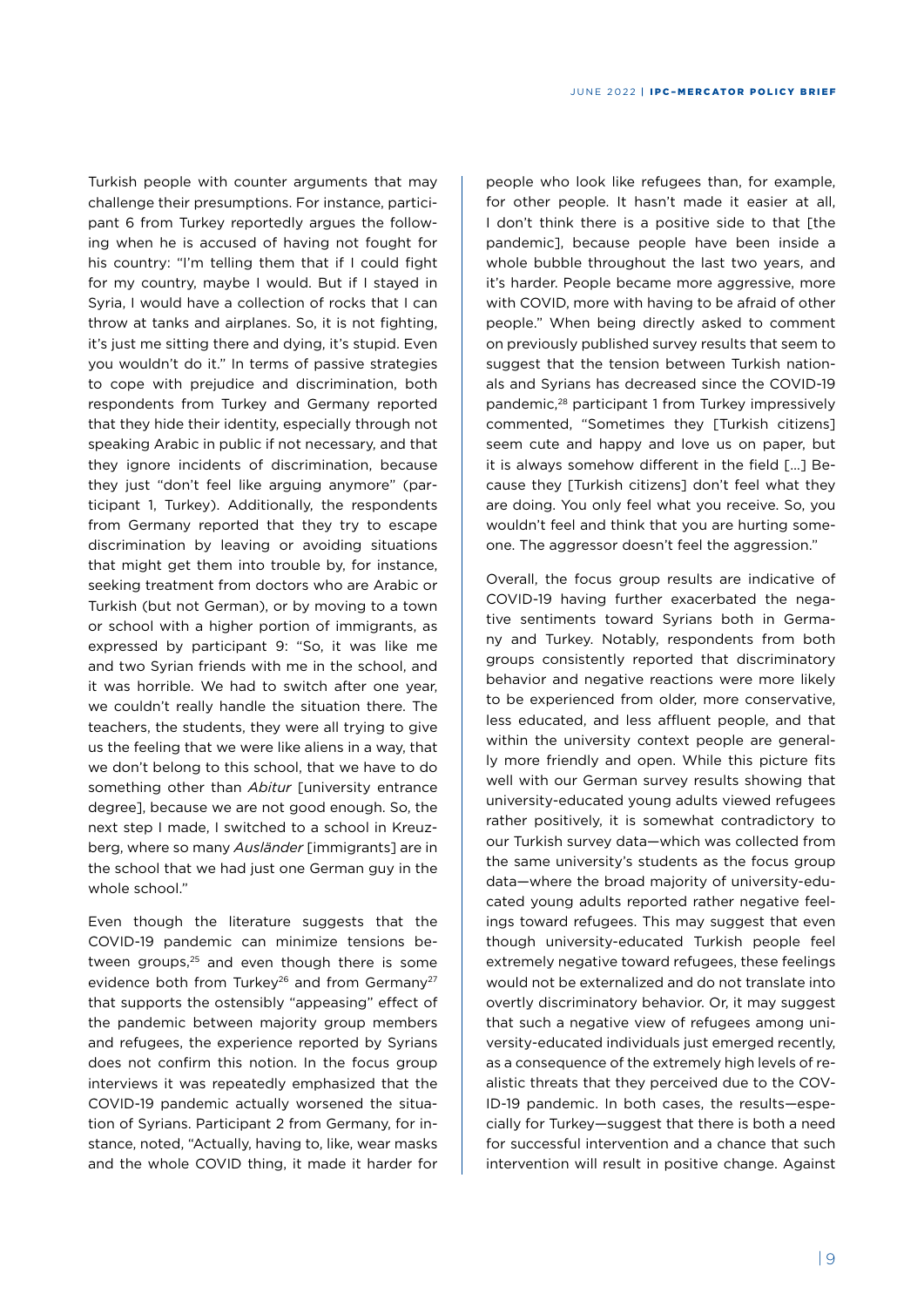#### BETWEEN CHALLENGE AND CHANCE: EFFECTS OF THE COVID-19 PANDEMIC ON ATTITUDES TOWARD REFUGEES IN TURKEY AND GERMANY

this backdrop, finding sustainable solutions for preventing the negative impact of COVID-19 on intergroup relations becomes even more urgent. The fact that even university-educated young adults from Turkey feel extremely negative toward refugees calls for timely action, as university students represent a key population for shaping and guiding the future of societies.

### **Recommendations for Change**

The focus group respondents were also asked to share their recommendations for how to build a more peaceful and friendly climate for Syrians living in Turkey and Germany. The answers and suggestions largely converge with the literature and evidence from the field of prejudice intervention. The focus group respondents highlighted the crucial role of politics and politicians, (social) media organs, education and economic prosperity, togetherness, and psycho-social support services. The following box provides an overview about the factors that may promote positive societal change.

**Politics.** Over the last decade, right-wing populism has increased worldwide,29 and anti-refugee policies have been on the agenda of political parties.30 Such developments are likely to also affect public opinion on refugees and must be prevented. While data from longitudinal survey research suggests that attitudes toward migration and refugees have become more favorable during the last two decades within the member states of the European Union, including Germany,<sup>31</sup> the data for Turkey supports an opposite trend: evidence from the Syrians Barometer in Turkey suggests that attitudes toward Syrians became more negative from 2017 to 2019.<sup>32</sup> In Turkey, the issue of refugees is strongly politicized, and the debate over refugees has often been used as political leverage.<sup>33</sup> At the end of 2021, the mayor of the Turkish city of Bolu openly proposed charging foreigners ten times more for water bills than Turkish citizens.<sup>34</sup> Such open hate speech by political leaders targeting and scapegoating refugees both legitimizes and promotes the blatant expression of prejudice within society.<sup>35</sup> Evidence from the World Values Survey shows that in 2018, 3.3% of Germany's population under the age of 29 was unwilling to

#### **Insights to Counter Prejudice**

Some recommendations for community leaders and policy makers

- Politics: Political leaders and the political discourse need to stop driving citizens and groups toward discriminatory behaviors—refugees should no longer be politicized.
- Media / Social Media: Provocative content and false information about refugees must be prevented; positive examples and refugees' contribution to the country need to be stressed.
- Education & Economic Prosperity: Implement prejudice awareness programs in educational institutions; reduce perception of intergroup threat through better education and economic prospects.
- Togetherness: Emphasize common interests and common group belonging; create opportunities for positive intergroup contact; promote a bidirectional notion of acculturation.
- Psycho-Social Support: Create and extend existing initiatives and support services for refugees and their (mental) health.

have immigrants as their neighbors, while this proportion was 44.4% in Turkey.<sup>36</sup> Hence, in Turkey negative attitudes toward refugees are more openly expressed than in Germany, even by the younger generation. This may also be a factor explaining why even the university-educated young adults from Turkey did not hesitate to express their negative feelings toward refugees in our survey. Leaders must therefore be made aware of their responsibility in this regard and avoid using discriminatory language. As suggested by our participants, "Politicians should not use the Syrians, as they are doing now" (Participant 1, Turkey), and "refugees have to be more represented in politics, like, they have to talk about themselves instead of Germans talking about them and their problems" (Participant 7, Germany).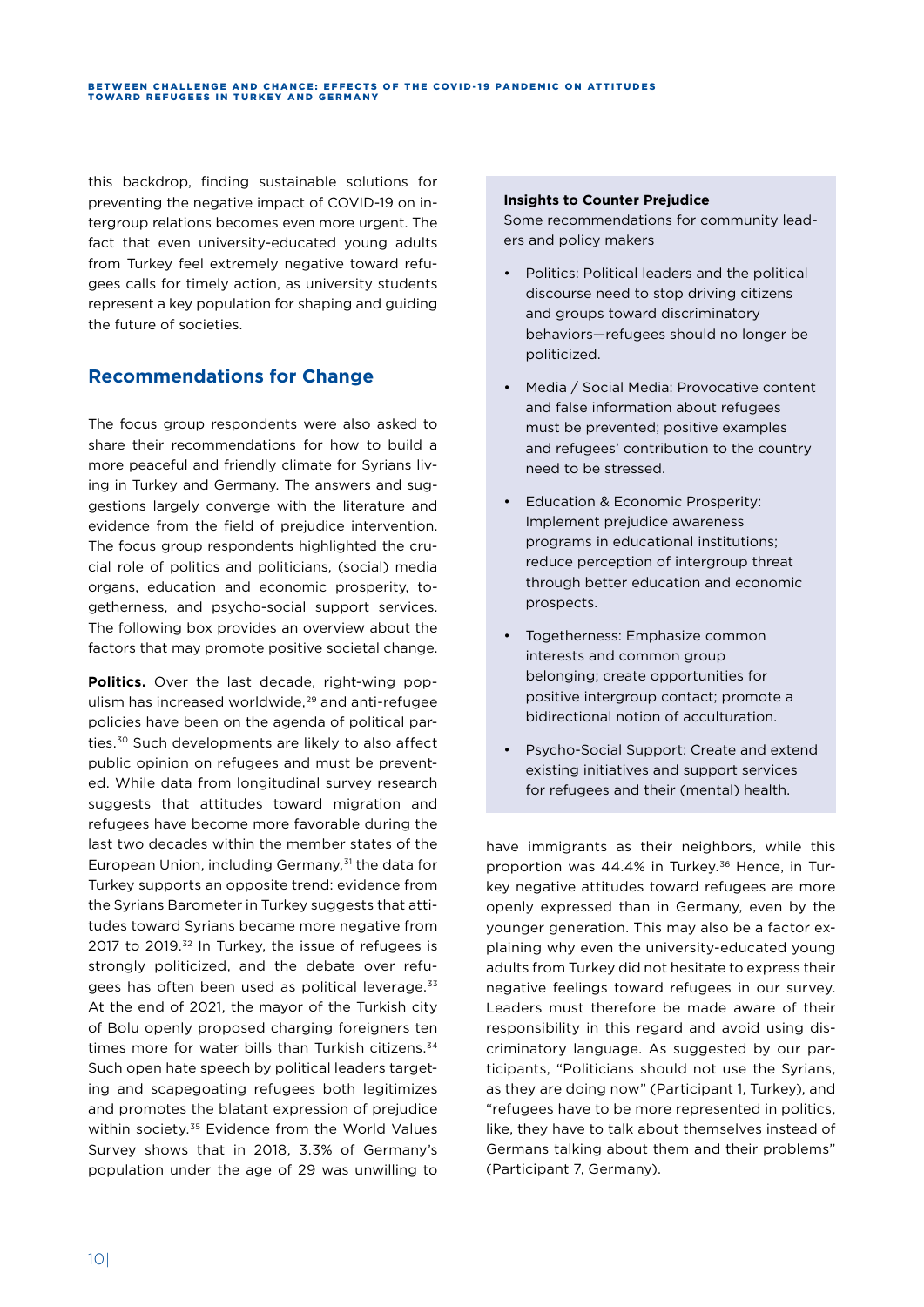**Media / Social Media.** In late 2021, the "banana issue"—in which Syrians posted videos of themselves eating bananas on TikTok—went viral and resulted in increased tensions and hostility between the Turkish public and the community of Syrians living in Turkey. In response, Turkish citizens accused the Syrians of being disrespectful and insulting. But how was an act as simple as eating bananas able to upset people so much? The controversy began with a video in which Turkish citizens were complaining about Turkey's aggravating economy and their experience of financial hardship, while Syrians ostensibly were able to buy kilos of the bananas—a fruit considered as a luxury due to its high price. In response to this video, several Syrians started a banana challenge on social media, depicting themselves with bananas, which were considered especially provocative by the Turkish public as many were not able to afford bananas. Eventually, the whole "banana issue" got out of hand and even resulted in several Syrians' arrest and threat of deportation.37 The "banana issue" illustrates the power of media to fuel intergroup hostility and how actually harmless acts such as eating bananas can be turned into a symbol of intergroup competition. Such escalation is even more likely to happen under circumstances that trigger high perceptions of threat, fear, and anxiety. In line with this reasoning, research conducted during the COVID-19 pandemic suggests that exposure to news about COVID-1938 and the use of social media in times of the pandemic<sup>39</sup> seem to trigger prejudice against out-groups.

Media and social media organs must become aware of their crucial role and not serve the public with (often fake) news and disinformation about refugees that fuel the perception of intergroup competition and threat. Showing accurate information about minority groups has been found to lead to more positive views and behaviors toward these groups.40 Instead of promoting the notion of intergroup threat, the media must give more space to present positive news about refugees and keep the discussions about the effects of the COVID-19 pandemic separate from debates over refugees. According to participant 8 in Germany, "What is being reported in the media is very influential. As long as the media continues to report about refugees in a negative light, what they have done, even though

it is only one single case, it [prejudice] will remain as it is. But if these reports become less, if less is talked about the negative examples, then maybe it will improve, and we will feel more comfortable. We will be able to convince the people that we are just normal people as anyone else." Additionally, the contribution that migration and the essential work that migrants do for a nation's economy, especially during the pandemic, should be stressed and presented in media<sup>41</sup>: "Media can contribute to show the good side of Syrians […] because we are good people, and we try to learn and even contribute to this country. The media should also show the good side of people and Syrians and what they are contributing" (Participant 3, Turkey).

**Education & Economic Prosperity.** Education level plays a crucial role in the formation of prejudice and negative attitudes toward minorities. A huge responsibility lies on all educational institutions starting from kindergarten to raise awareness about racism, prejudice, and discrimination. Metaanalytic evidence based on 70 studies suggests that more negative attitudes toward refugees are generally documented among individuals that have lower levels of education.<sup>42</sup> However, the multi-country research conducted by De Coninck et al. found that level of education plays out differently in Turkey as it has no association with attitudes toward refugees.43 In Belgium, the Netherlands, Sweden, and France, however, higher education was associated with more favorable attitudes toward refugees.44 This indicates that higher levels of education may not inevitably serve as a protective factor against prejudice; yet, other country-level conditions may affect the association between education and attitudes toward refugees.

A migration-relevant factor in this regard may be the country's economic situation, as worse economic conditions may trigger higher perceptions of competition between groups for scarce resources. Conflict and competition over scarce resources have repeatedly been found to foster perceptions of intergroup competition, threat, and hostility.<sup>45</sup> Economic instability, financial crises, and negative future prospects through harsh labor market conditions and low levels of education, together with the challenges of the COVID-19 pandemic, bear high potential to ignite prejudice and negative feel-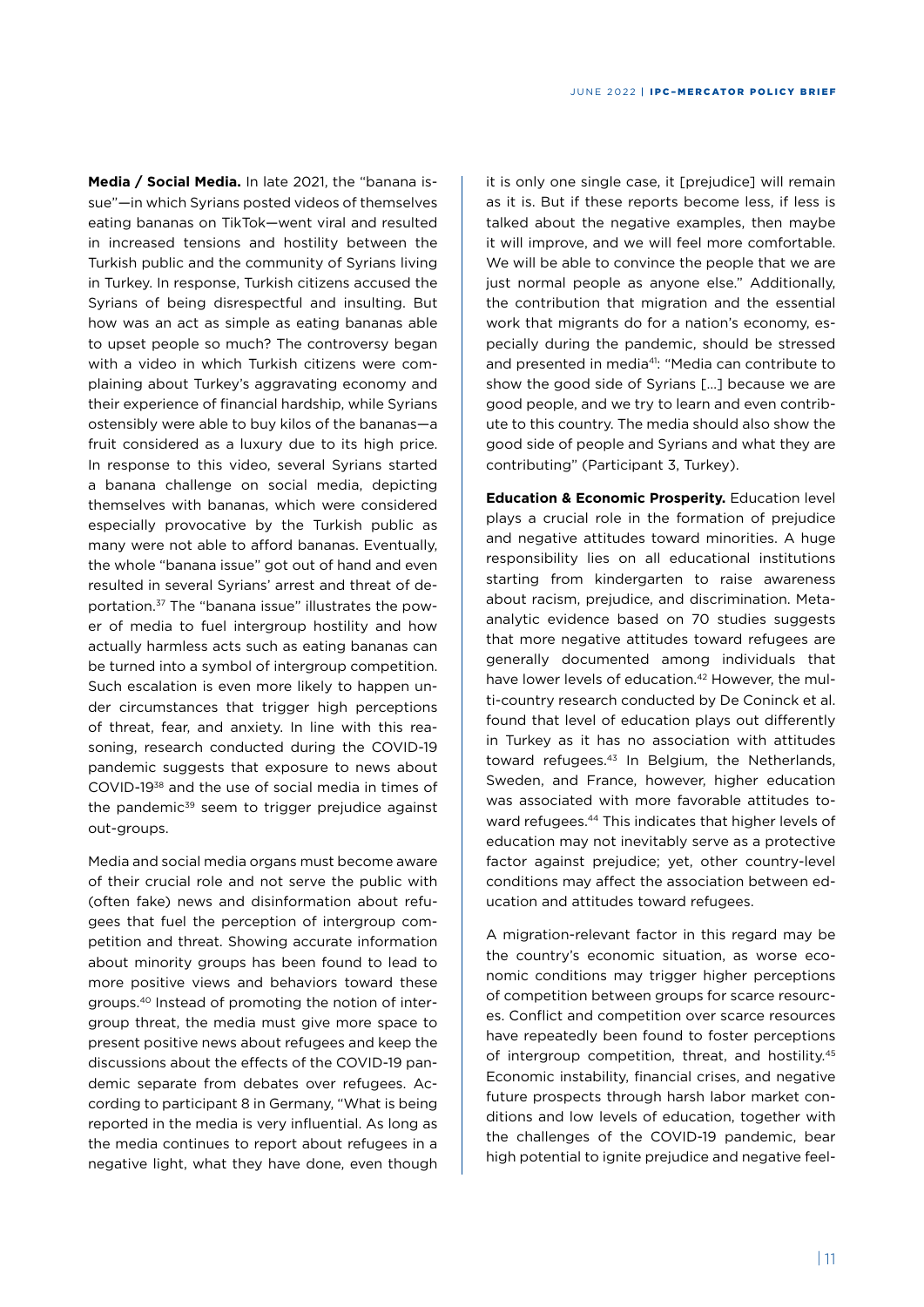ings toward stigmatized and scapegoated groups. Hence, the economic and future prospects need to be addressed and improved in order to prevent the perception of intergroup competition and threat.

As already stated, the meta-analysis by Cowling et al.46 found that higher education and higher socioeconomic status have a protective effect against prejudice. Even though education was unrelated to attitudes toward refugees in Turkey in the research by De Connick et al., and even though feelings toward refugees were extremely negative in the present survey conducted with universityeducated young adults in Turkey, the preventive role of education cannot be neglected. Instead, this result suggests that in contexts such as Turkey, higher education alone may not be sufficient to countering prejudice but must occur together with positive prospects for the future in order to become effective. This interpretation echoes the results from our survey showing that the perception of COVID-19 as a realistic threat is associated with more negative feelings about refugees, which has also been expressed by participant 6 from Turkey, who stated, "A lot of them [the Turkish people] are really friendly, to be honest. But mostly they are … let's say, economically a bit higher class. Because most of them don't have the idea that we are stealing their money. It is also psychological, like when someone has financial problems, their tolerance for anyone else is less. Most of the more educated and a bit higher class people are really nice to us, actually." It is thus of vital importance for policy makers to prevent youth unemployment and to implement professional training and empowerment programs both for the host population and refugee youth to keep at bay the perception of competing for scarce goods. This seems especially relevant for Turkey, where youth unemployment has reached critical dimensions.<sup>47</sup>

**Togetherness.** As much as the COVID-19 pandemic is a challenge for societies, it is also a chance to reconstruct society to be more cohesive and inclusive.<sup>48</sup> If the pandemic can be used to emphasize common goals and interests, a new, superordinate, and inclusive identity can be developed,<sup>49</sup> preparing the ground for more friendly and peaceful intergroup relations. Positive intergroup contact represents one means for achieving such togeth-

erness.<sup>50</sup> Initiatives that bring members from different groups together and allow the experience of positive intergroup contact should be supported as they minimize fear and anxiety between groups and thus help to change the negative stereotypes against refugees and decrease prejudice. Results from our focus group interviews suggest that the university-educated young Syrians are already establishing superordinate and fused identities, as "a lot of Syrians at the moment love Turkey. They feel like it is their new home and they actually want to improve Turkey" (Participant 6, Turkey). Yet, togetherness also requires the host society to change their perspective and view on refugees, which is often neglected by policy makers. Participant 1 from Germany answered the question of whether she feels that she belongs in German: "I've been living here for seven years almost, and I do feel like I belong to Germany, but I don't particularly belong to the German society. I have German friends and I get along here pretty well with them. I have developed German traits myself while living here, but I can't really say that I feel like I'm German, you know. And maybe it's because I came here a little bit late in my life, I came here when I was 18, and maybe it also lies in the fact that German people or German society is not that open." Hence, the issue of integration must be reconsidered and viewed as a bidirectional rather than unidirectional process, because "It's not just immigrants that need to be integrated to the society. I think the society needs to also adjust to our arriving. Because we didn't just wake up one day and said, 'Oh yes, I wanna move to Germany,' and we didn't force ourselves into Germany. Germany opened the borders, Germany wanted new young people in the society. So, also part of the integration has to do with German people, with French people, with Norwegian people. They also need to learn how to adapt to us being here if they want us to be here. We take lots of courses about integration, about German customs, traditions, while they don't take a minute to try and learn about us, or at least how to pronounce our names. So, I think it *[integration]* goes both ways" (Participant 4, Germany).

**Psycho-Social Support.** An often-neglected aspect in the debate about refugees and their integration is their mental health and their need for psycho-social support. The research by Kurt et al.<sup>51</sup>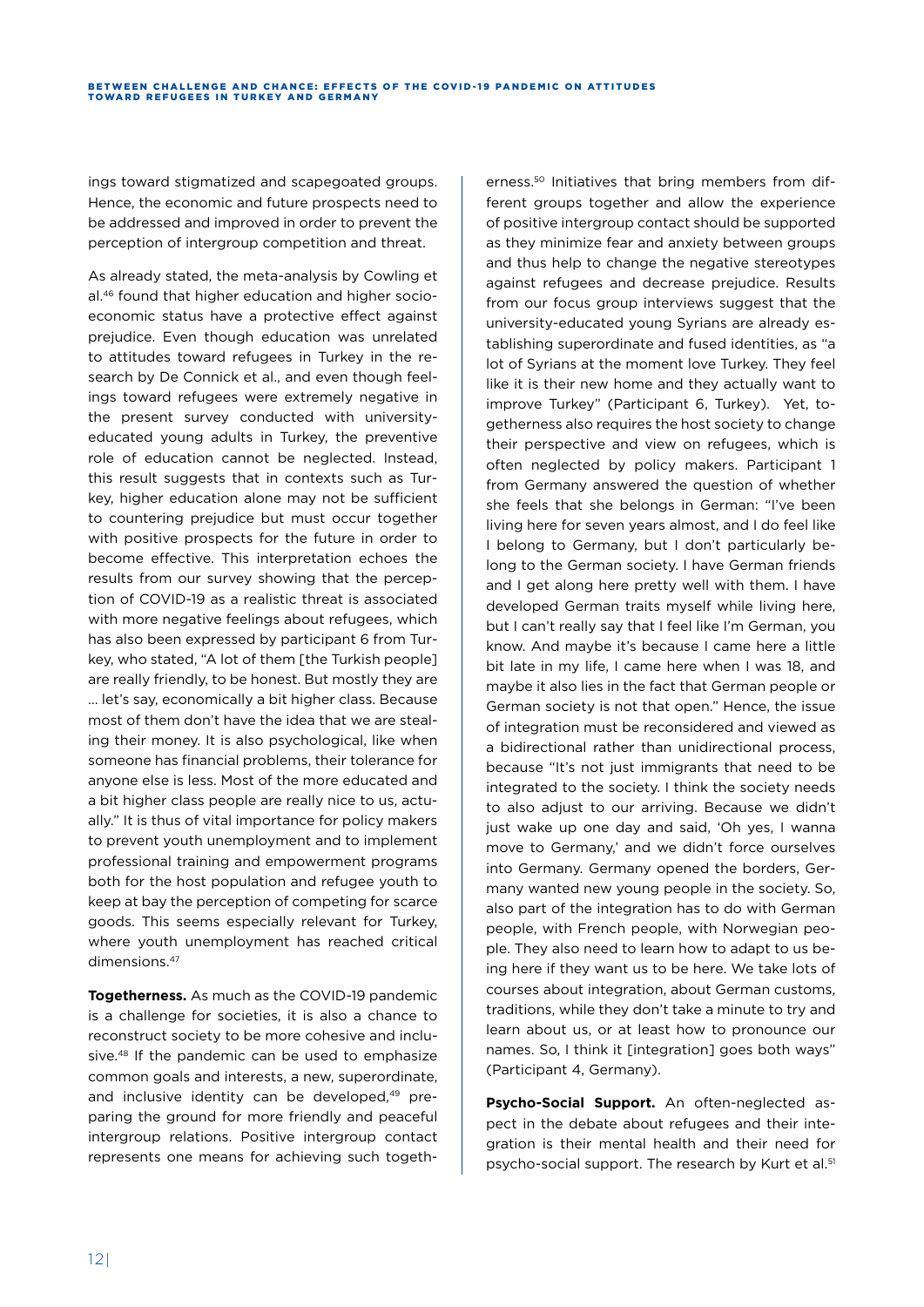from Turkey found that Syrian refugees report high levels of depression and anxiety, and that the experience of resource loss and discrimination during the COVID-19 pandemic further exacerbates these symptoms. Hence, it seems that the stressors of the pandemic create an extra risk factor for the mental health of the already traumatized population of refugees. Therefore, psycho-social support services for refugees became more essential amid the COVID-19 pandemic. New initiatives that extend the already insufficient services in this domain must be supported and implemented immediately in order to establish sustainable and peaceful societies with healthy and resilient individuals. Participant 3 from Germany impressively touched on this issue, stating "I mean, I would find it way more beneficial if every refugee that comes gets like a couple of therapy sessions just to check on them. Not just directly send them to a German course. I mean, some things are sometimes better than other things. One of the reasons I think that there are kind of criminal refugees is that they have traumas, they are traumatized, they lived in a patriarchal society, they fled their country, came from Turkey to Germany or to Europe by road. And they had lots of difficulties. I mean it's not normal, it doesn't make sense that they are expected to behave normally, that they will come to Germany, learn the language in a couple of months, and just integrate into the society and live exactly like the Germans and behave like them. I think this is just way too many expectations; that just doesn't make sense to me."

### **Final Remarks**

The COVID-19 pandemic has put societies across the world under a stress test, with serious effects also on intergroup relations. It is thus of vital importance to understand how a high-threat condition such as the pandemic will play out on prejudice and discrimination toward minority groups and to suggest evidence-based, policy-relevant, and state-of-the art measures to combat this. Right now, we are standing at a crossroads: if we succeed in turning the challenges of the pandemic into a chance, we may come out from this pandemic as a more cohesive and inclusive society.

### **Acknowledgments**

I cordially thank all survey participants for completing this survey, and all focus group participants for openly sharing their experience with me. I am further grateful to Dr. Maria-Therese Friehs, Christine Kraus, and Tuğçe Aral for their help with collecting the survey data in Germany and the project assistants Homam Hawari and Perihan Aytekin for their extraordinary efforts to recruit the focus group participants from Turkey and Germany. I would also like to thank the Bahçeşehir University Dean of Student Office for supporting this research; the project assistants Melis Yetkin, Sena Eraslan, and Beyza Oktay for their assistance in carrying out this research; Megan Gisclon for her editing work; and Gülcihan Çiğdem, Pelin Oğuz, and Mirkan Mutlu for their guidance and support throughout this research project.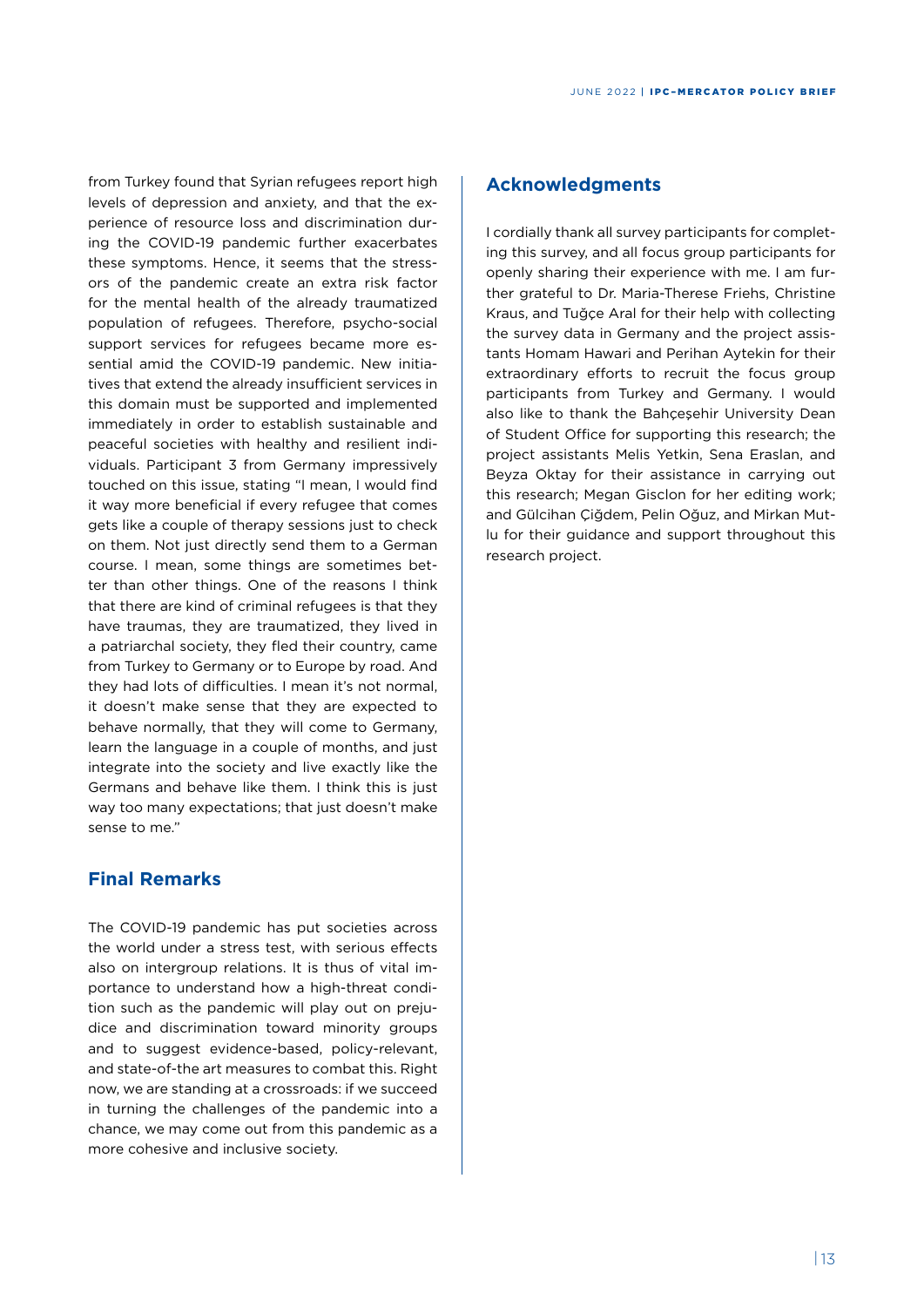### **Endnotes**

- 1 | "COVID-19 Dashboard," University & Medicine Coronavirus Resource Center, accessed May 10, 2022, [https://coronavirus.jhu.edu/map.](https://coronavirus.jhu.edu/map.html) [html](https://coronavirus.jhu.edu/map.html).
- 2 | Michael A. Hogg and Janice Adelman, "Uncertainty-Identity Theory: Extreme Groups, Radical Behavior, and Authoritarian Leadership," *Journal of Social Issues* 69, no. 3 (2013): 436–54, [https://doi.org/10.1111/](https://doi.org/10.1111/josi.12023) [josi.12023](https://doi.org/10.1111/josi.12023); Walter G. Stephan, Rolando Diaz-Loving, and Anne Duran, "Integrated Threat Theory and Intercultural Attitudes," *Journal of Cross-Cultural Psychology* 31, no. 2 (2000): 240–49, [https://doi.org/10.1177/0022](https://doi.org/10.1177/0022022100031002006) [022100031002006.](https://doi.org/10.1177/0022022100031002006)
- 3 | Jamil Zaki, "Catastrophe Compassion: Understanding and Extending Prosociality under Crisis," *Trends in Cognitive Sciences* 24, no. 8 (2020): 587–89, [https://](https://doi.org/10.1016/j.tics.2020.05.006) [doi.org/10.1016/j.tics.2020.05.006](https://doi.org/10.1016/j.tics.2020.05.006); Rodolfo C. Barragan et al., "Identifying with All Humanity Predicts Cooperative Health Behaviors and Helpful Responding during COVID-19," ed. Jennifer NW Lim, *PLOS ONE* 16, no. 3 (2021), [https://doi.org/10.1371/](https://doi.org/10.1371/journal.pone.0248234) [journal.pone.0248234;](https://doi.org/10.1371/journal.pone.0248234) Xueli Deng, "Identification with All Humanity and Willingness to Help People in COVID-19 Affected Countries: Testing a Moderated Mediation Model," *Personality and Individual Differences* 181 (October 2021), [https://doi.](https://doi.org/10.1016/j.paid.2021.111012) [org/10.1016/j.paid.2021.111012;](https://doi.org/10.1016/j.paid.2021.111012) Alexander Maki et al., "Responding to Natural Disasters: Examining Identity and Prosociality in the Context of a Major Earthquake," *British Journal of Social Psychology* 58, no. 1 (2018): 66–87, <https://doi.org/10.1111/bjso.12281>; Harvey Whitehouse et al., "The Evolution of Extreme Cooperation via Shared Dysphoric Experiences," *Scientific Reports* 7, no. 1 (2017), [https://doi.org/10.1038/srep44292.](https://doi.org/10.1038/srep44292)
- 4 | Dominic Abrams, Fanny Lalot, and Michael A. Hogg, "Intergroup and Intragroup Dimensions of COVID-19: A Social Identity Perspective on Social Fragmentation and

Unity," *Group Processes & Intergroup Relations* 24, no. 2 (2021): 201–9, [https://doi.](https://doi.org/10.1177/1368430220983440) [org/10.1177/1368430220983440](https://doi.org/10.1177/1368430220983440).

- 5 | Victoria M. Esses and Leah K. Hamilton, "Xenophobia and Anti-Immigrant Attitudes in the Time of COVID-19," *Group Processes & Intergroup Relations* 24, no. 2 (2021): 253–59, [https://doi.org/10.1177/1368430220983470.](https://doi.org/10.1177/1368430220983470)
- 6 | "Refugee and Asylum Seeker Populations by Country of Origin and Destination, 2000–2020," Migration Policy Institute, March 13, 2014, [https://www.migrationpolicy.](https://www.migrationpolicy.org/programs/data-hub/charts/refugee-and-asylum-seeker-populations-country-origin-and-destination?width=1000&height=850&iframe=true) [org/programs/data-hub/charts/refugee](https://www.migrationpolicy.org/programs/data-hub/charts/refugee-and-asylum-seeker-populations-country-origin-and-destination?width=1000&height=850&iframe=true)[and-asylum-seeker-populations-country](https://www.migrationpolicy.org/programs/data-hub/charts/refugee-and-asylum-seeker-populations-country-origin-and-destination?width=1000&height=850&iframe=true)[origin-and-destination?width=1000&h](https://www.migrationpolicy.org/programs/data-hub/charts/refugee-and-asylum-seeker-populations-country-origin-and-destination?width=1000&height=850&iframe=true) [eight=850&iframe=true](https://www.migrationpolicy.org/programs/data-hub/charts/refugee-and-asylum-seeker-populations-country-origin-and-destination?width=1000&height=850&iframe=true); Jeffrey Jensen Arnett, "Emerging Adulthood: A Theory of Development from the Late Teens through the Twenties," *American Psychologist* 55, no. 5 (2000): 469–80, [https://doi.](https://doi.org/10.1037/0003-066x.55.5.469) [org/10.1037/0003-066x.55.5.469.](https://doi.org/10.1037/0003-066x.55.5.469)
- 7 | Misha Mei Cowling, Joel R. Anderson, and Rose Ferguson, "Prejudice-Relevant Correlates of Attitudes towards Refugees: A Meta-Analysis," *Journal of Refugee Studies* (January 2019), [https://doi.org/10.1093/jrs/](https://doi.org/10.1093/jrs/fey062) [fey062](https://doi.org/10.1093/jrs/fey062); Helen Dempster and Karen Hargrave, "Understanding Public Attitudes towards Refugees and Migrants," ODI Chatham House Working Paper 512, June 2017, [https://www.](https://www.refugee-economies.org/assets/downloads/Paper_Dempster_and_Hargrave.pdf) [refugee-economies.org/assets/downloads/](https://www.refugee-economies.org/assets/downloads/Paper_Dempster_and_Hargrave.pdf) [Paper\\_Dempster\\_and\\_Hargrave.pdf.](https://www.refugee-economies.org/assets/downloads/Paper_Dempster_and_Hargrave.pdf)
- 8 | David De Coninck, Christine Ogan, and Leen d'Haenens, "Can 'the Other' Ever Become 'One of Us'? Comparing Turkish and European Attitudes toward Refugees: A Five-Country Study," *International Communication Gazette* (January 2020), [https://doi.](https://doi.org/10.1177/1748048519895376) [org/10.1177/1748048519895376](https://doi.org/10.1177/1748048519895376).
- 9 | Tyler T. Reny and Matt A. Barreto, "Xenophobia in the Time of Pandemic: Othering, Anti-Asian Attitudes, and COVID-19," *Politics, Groups, and Identities* (May 2020): 1–24, [https://doi.org/10.1080/21](https://doi.org/10.1080/21565503.2020.1769693) [565503.2020.1769693](https://doi.org/10.1080/21565503.2020.1769693); Stephen M. Croucher, Thao Nguyen, and Diyako Rahmani,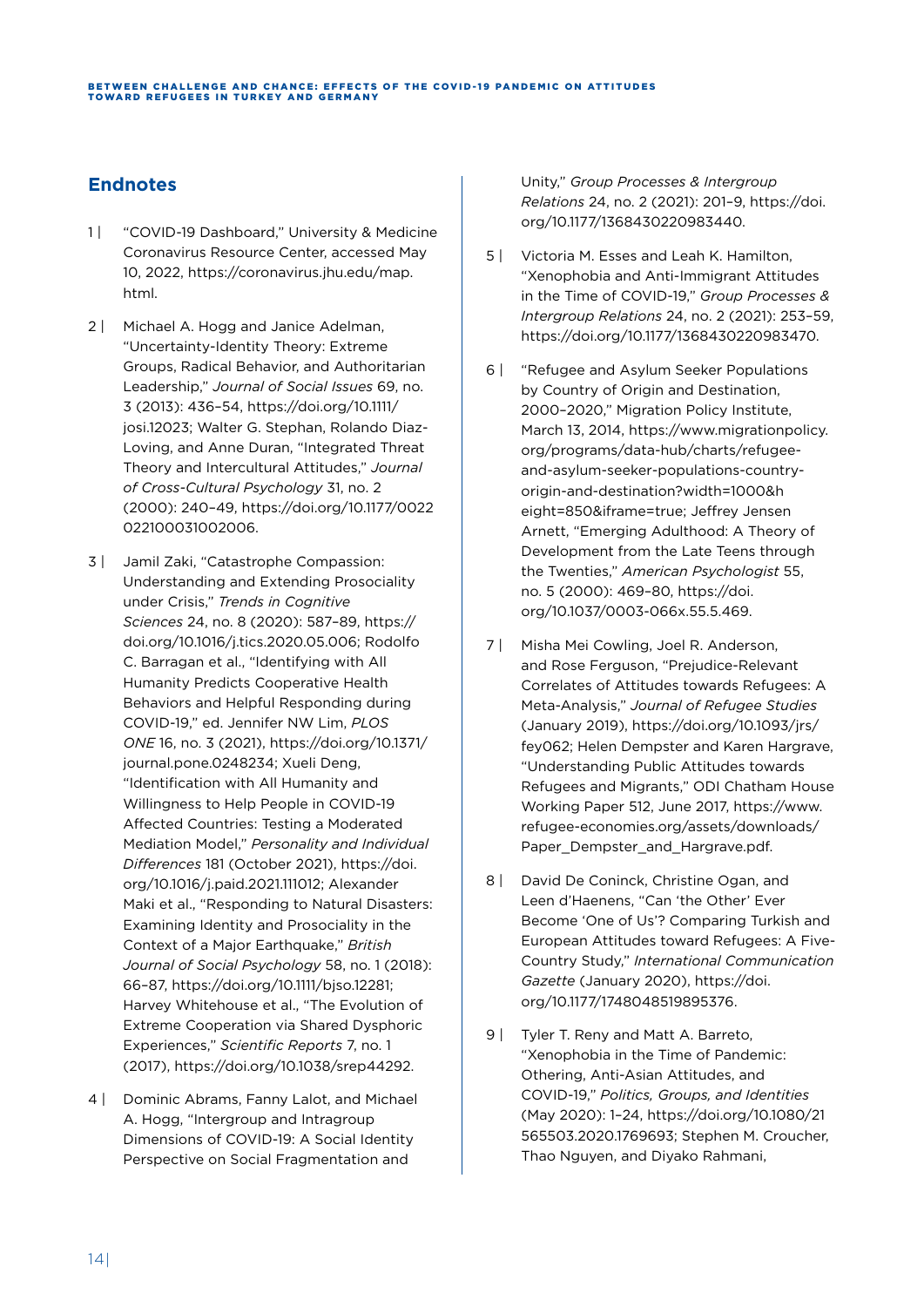"Prejudice toward Asian Americans in the Covid-19 Pandemic: The Effects of Social Media Use in the United States," *Frontiers in Communication* 5 (June 2020), [https://doi.](https://doi.org/10.3389/fcomm.2020.00039) [org/10.3389/fcomm.2020.00039.](https://doi.org/10.3389/fcomm.2020.00039)

- 10 | "Many Black, Asian Americans Say They Have Experienced Discrimination amid Coronavirus," Pew Research Center's Social & Demographic Trends Project, July 1, 2020, [https://www.pewresearch.org/](https://www.pewresearch.org/social-trends/2020/07/01/many-black-and-asian-americans-say-they-have-experienced-discrimination-amid-the-covid-19-outbreak/) [social-trends/2020/07/01/many-black-and](https://www.pewresearch.org/social-trends/2020/07/01/many-black-and-asian-americans-say-they-have-experienced-discrimination-amid-the-covid-19-outbreak/)[asian-americans-say-they-have-experienced](https://www.pewresearch.org/social-trends/2020/07/01/many-black-and-asian-americans-say-they-have-experienced-discrimination-amid-the-covid-19-outbreak/)[discrimination-amid-the-covid-19-outbreak/;](https://www.pewresearch.org/social-trends/2020/07/01/many-black-and-asian-americans-say-they-have-experienced-discrimination-amid-the-covid-19-outbreak/) Ying Liu et al., "Perceived Discrimination and Mental Distress amid the COVID-19 Pandemic: Evidence from the Understanding America Study," *American Journal of Preventive Medicine* (July 2020), [https://doi.](https://doi.org/10.1016/j.amepre.2020.06.007) [org/10.1016/j.amepre.2020.06.007.](https://doi.org/10.1016/j.amepre.2020.06.007)
- 11 | Kanika K. Ahuja, Debanjan Banerjee, Kritika Chaudhary, and Chehak Gidwani, "Fear, Xenophobia and Collectivism as Predictors of Well-Being during Coronavirus Disease 2019: An Empirical Study from India," *International Journal of Social Psychiatry* (July 2020), <https://doi.org/10.1177/0020764020936323>.
- 12 | Pieter-Paul Verhaeghe and Abel Ghekiere, "The Impact of the Covid-19 Pandemic on Ethnic Discrimination on the Housing Market," *European Societies* (October 2020): 1–16, [https://doi.org/10.1080/14616696.2020.](https://doi.org/10.1080/14616696.2020.1827447) [1827447](https://doi.org/10.1080/14616696.2020.1827447).
- 13 | Jörg Dollmann and Irena Kogan, "COVID-19–Associated Discrimination in Germany," *Research in Social Stratification and Mobility* 74 (August 2021), [https://doi.](https://doi.org/10.1016/j.rssm.2021.100631) [org/10.1016/j.rssm.2021.100631](https://doi.org/10.1016/j.rssm.2021.100631).
- 14 | Peter Berta, Review of *Ethnicizing a Pandemic: COVID-19, Culture Blaming, and Romanian Roma*, *Society for Romanian Studies Newsletter* 42, no. 1 (2020): 13–16.
- 15 | "A Pandemic of Exclusion the Impact of COVID-19 on the Human Rights of Migrants in Libya," OHCHR, August 2021, [https://www.](https://www.ohchr.org/Documents/Issues/Migration/A_pandemic_of_exclusion.pdf) [ohchr.org/Documents/Issues/Migration/A\\_](https://www.ohchr.org/Documents/Issues/Migration/A_pandemic_of_exclusion.pdf) [pandemic\\_of\\_exclusion.pdf.](https://www.ohchr.org/Documents/Issues/Migration/A_pandemic_of_exclusion.pdf)
- 16 | Faruk Bozdağ, "COVID-19 Pandemisinin Toplumsal Etkileri: Zenofobik Eğilimler ve Sonuçları," *Psikiyatride Guncel Yaklasimlar - Current Approaches in Psychiatry* 13, no. 3 (2021): 537–50, [https://doi.org/10.18863/](https://doi.org/10.18863/pgy.822767) [pgy.822767](https://doi.org/10.18863/pgy.822767).
- 17 | Patrícia Nabuco Martuscelli, "How Are Forcibly Displaced People Affected by the COVID-19 Pandemic Outbreak? Evidence from Brazil," *American Behavioral Scientist* (March 2021), [https://doi.](https://doi.org/10.1177/00027642211000402) [org/10.1177/00027642211000402](https://doi.org/10.1177/00027642211000402).
- 18 | Diana Miconi et al., "Ethno-Cultural Disparities in Mental Health during the COVID-19 Pandemic: A Cross-Sectional Study on the Impact of Exposure to the Virus and COVID-19-Related Discrimination and Stigma on Mental Health across Ethno-Cultural Groups in Quebec (Canada)," *BJPsych Open* 7, no. 1 (2020), [https://doi.org/10.1192/](https://doi.org/10.1192/bjo.2020.146) [bjo.2020.146](https://doi.org/10.1192/bjo.2020.146).
- 19 | Barragan et al., "Identifying with All Humanity"; Van Bavel et al., "Using Social and Behavioural Science to Support COVID-19 Pandemic Response," *Nature Human Behavior* 4 (2020): 460–471, [https://](https://doi.org/10.1038/s41562-020-0884-z) [doi.org/10.1038/s41562-020-0884-z;](https://doi.org/10.1038/s41562-020-0884-z) Hanna Zagefka, "Prosociality during COVID-19: Globally Focused Solidarity Brings Greater Benefits than Nationally Focused Solidarity," *Journal of Community & Applied Social Psychology* (June 2021), [https://doi.](https://doi.org/10.1002/casp.2553) [org/10.1002/casp.2553](https://doi.org/10.1002/casp.2553).
- 20 | John F. Dovidio, Samuel L. Gaertner, and Tamar Saguy, "Another View of 'We': Majority and Minority Group Perspectives on a Common Ingroup Identity," *European Review of Social Psychology* 18, no. 1 (2007): 296–330, [https://doi.](https://doi.org/10.1080/10463280701726132) [org/10.1080/10463280701726132;](https://doi.org/10.1080/10463280701726132) Chris G. Sibley et al., "Effects of the COVID-19 Pandemic and Nationwide Lockdown on Trust, Attitudes toward Government, and Well-Being," *American Psychologist* 75, no. 5 (2020), [https://doi.org/10.1037/](https://doi.org/10.1037/amp0000662) [amp0000662](https://doi.org/10.1037/amp0000662).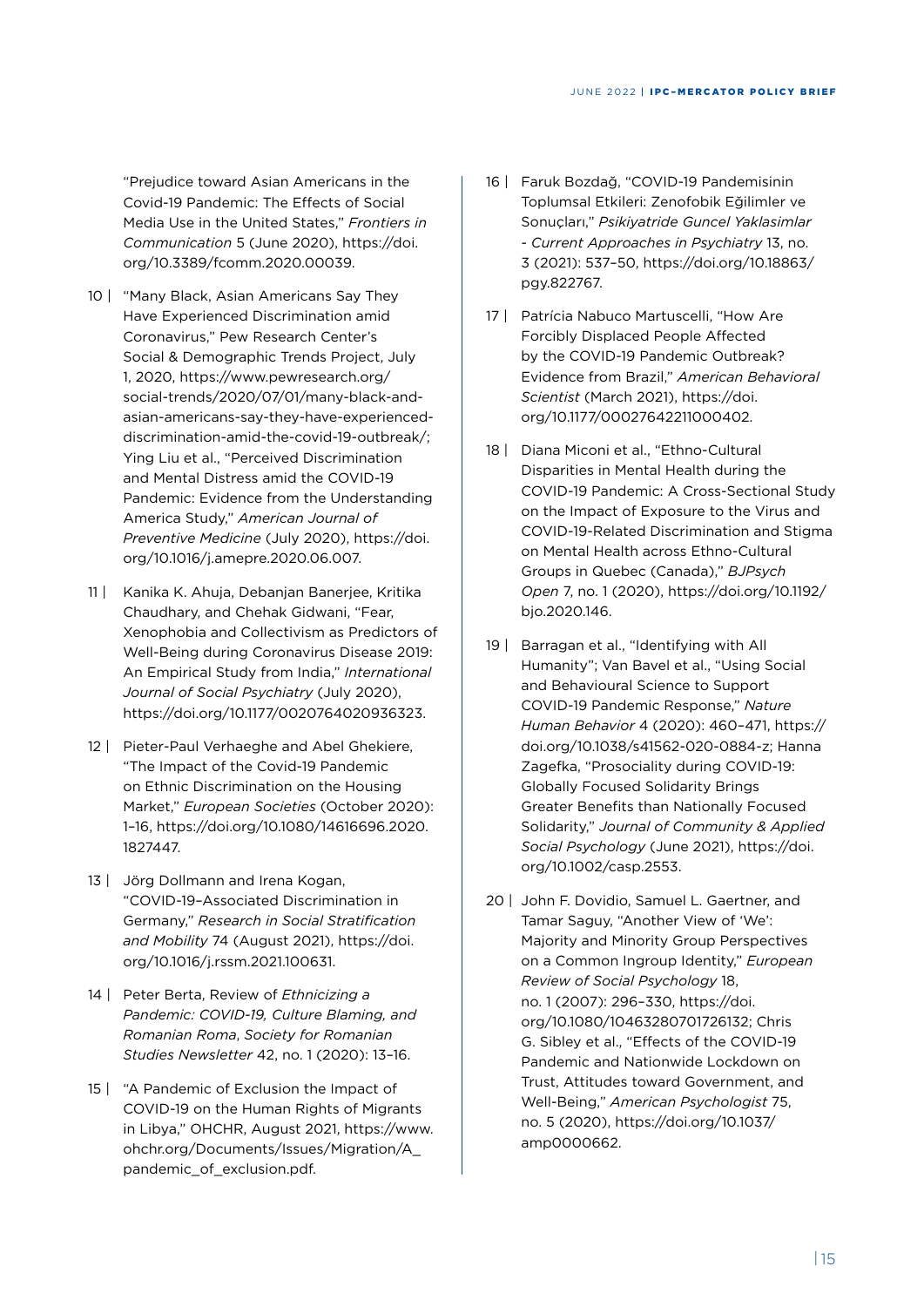#### BETWEEN CHALLENGE AND CHANCE: EFFECTS OF THE COVID-19 PANDEMIC ON ATTITUDES TOWARD REFUGEES IN TURKEY AND GERMANY

- 21 | Jais Adam-Troian and Sabahat Cigdem Bagci, "The Pathogen Paradox: Evidence That Perceived COVID-19 Threat Is Associated with Both Pro- and Anti-Immigrant Attitudes," *International Review of Social Psychology* 34, no. 1 (2021), [https://doi.](https://doi.org/10.5334/irsp.469) [org/10.5334/irsp.469.](https://doi.org/10.5334/irsp.469)
- 22 | Aysen Ataseven, *Social Cohesion Progress Report: 2018–2020 Comparison* (Istanbul: INGEV, 2021), [https://ingev.org/reports/](https://ingev.org/reports/Social_Cohesion_Monitor_2018_2020_Comparision.pdf) [Social\\_Cohesion\\_Monitor\\_2018\\_2020\\_](https://ingev.org/reports/Social_Cohesion_Monitor_2018_2020_Comparision.pdf) [Comparision.pdf.](https://ingev.org/reports/Social_Cohesion_Monitor_2018_2020_Comparision.pdf)
- 23 | Bastian Schiller et al., "Effects of the COVID-19 Pandemic Nationwide Lockdown on Mental Health, Environmental Concern, and Prejudice against Other Social Groups," *Environment and Behavior* (August 2021), [https://doi.](https://doi.org/10.1177/00139165211036991) [org/10.1177/00139165211036991.](https://doi.org/10.1177/00139165211036991)
- 24 | Arzu Karakulak, "The Pandemic-Prejudice Link: Young Adults' Feelings about Refugees amid the COVID-19 Pandemic," *IPC-Mercator Analysis* (Istanbul: Istanbul Policy Center, January 2022), [https://](https://ipc.sabanciuniv.edu/Content/Images/CKeditorImages/20220210-21020587.pdf) [ipc.sabanciuniv.edu/Content/Images/](https://ipc.sabanciuniv.edu/Content/Images/CKeditorImages/20220210-21020587.pdf) [CKeditorImages/20220210-21020587.pdf;](https://ipc.sabanciuniv.edu/Content/Images/CKeditorImages/20220210-21020587.pdf) Arzu Karakulak, "Young Adults' Feelings about Refugees amid the COVID-19 Pandemic: The Case of Germany," *IPC-Mercator Analysis* (Istanbul: Istanbul Policy Center, February 2022), [https://](https://ipc.sabanciuniv.edu/Content/Images/CKeditorImages/20200506-01050841.pdf) [ipc.sabanciuniv.edu/Content/Images/](https://ipc.sabanciuniv.edu/Content/Images/CKeditorImages/20200506-01050841.pdf) [CKeditorImages/20220210-21023848.pdf.](https://ipc.sabanciuniv.edu/Content/Images/CKeditorImages/20200506-01050841.pdf)
- 25 | Zaki, "Catastrophe Compassion: Understanding and Extending."
- 26 | Ataseven, *Social Cohesion Progress Report.*
- 27 | Schiller et al., "Effects of the COVID-19 Pandemic."
- 28 | Ataseven, *Social Cohesion Progress Report.*
- 29 | Atila Eralp and E. Fuat Keyman, "A Fumbling or an Enabling European Union: Envisioning Multilateralism in a Post-Corona World," *IPC-Mercator Policy Brief* (Istanbul: Istanbul Policy Center, May 2020), [https://](https://ipc.sabanciuniv.edu/Content/Images/CKeditorImages/20200506-01050841.pdf)

[ipc.sabanciuniv.edu/Content/Images/](https://ipc.sabanciuniv.edu/Content/Images/CKeditorImages/20200506-01050841.pdf) [CKeditorImages/20200506-01050841.pdf](https://ipc.sabanciuniv.edu/Content/Images/CKeditorImages/20200506-01050841.pdf).

- 30 | "Zuwanderung | Asyl," Alternative Für Deutschland, accessed June 26, 2017, [https://](https://www.afd.de/zuwanderung-asyl/) [www.afd.de/zuwanderung-asyl/.](https://www.afd.de/zuwanderung-asyl/)
- 31 | "Europeans Are More Accepting of Immigrants Today than 15 Years Ago," n.d. Stiftung Mercator, accessed March 15, 2022, [https://www.stiftung-mercator.](https://www.stiftung-mercator.de/de/publikationen/europeans-are-more-accepting-of-immigrants-today-than-15-years-ago/) [de/de/publikationen/europeans-are](https://www.stiftung-mercator.de/de/publikationen/europeans-are-more-accepting-of-immigrants-today-than-15-years-ago/)[more-accepting-of-immigrants-today](https://www.stiftung-mercator.de/de/publikationen/europeans-are-more-accepting-of-immigrants-today-than-15-years-ago/)[than-15-years-ago/](https://www.stiftung-mercator.de/de/publikationen/europeans-are-more-accepting-of-immigrants-today-than-15-years-ago/); James Dennison and Andrew Geddes, "TIME for a RESET? Why COVID-19 Does Not Necessarily Mean That Attitudes towards Immigration Will Become More Negative," IOM, August 2020, [https://cadmus.eui.eu/bitstream/](https://cadmus.eui.eu/bitstream/handle/1814/68055/why-covid19.pdf?sequence=1&isAllowed=y) [handle/1814/68055/why-covid19.](https://cadmus.eui.eu/bitstream/handle/1814/68055/why-covid19.pdf?sequence=1&isAllowed=y) [pdf?sequence=1&isAllowed=y](https://cadmus.eui.eu/bitstream/handle/1814/68055/why-covid19.pdf?sequence=1&isAllowed=y); Jürgen Gerhards, Silke Hans, and Jürgen Schupp, "Einstellungen Der BürgerInnen in Deutsch Land Zur Aufnahme von Geflüchteten," *DIW Wochenbericht* Nr. 21, 2016, [https://](https://www.diw.de/documents/publikationen/73/diw_01.c.534432.de/16-21-1.pdf) [www.diw.de/documents/publikationen/73/](https://www.diw.de/documents/publikationen/73/diw_01.c.534432.de/16-21-1.pdf) [diw\\_01.c.534432.de/16-21-1.pdf](https://www.diw.de/documents/publikationen/73/diw_01.c.534432.de/16-21-1.pdf).
- 32 | Murat Erdoğan, *Syrians Barometer 2019: A Framework for Achieving Social Cohesion with Syrians in Turkey* (Ankara: Orion Kitabevi, July 2020), [https://www.unhcr.org/](https://www.unhcr.org/tr/wp-content/uploads/sites/14/2020/09/SB2019-ENG-04092020.pdf) [tr/wp-content/uploads/sites/14/2020/09/](https://www.unhcr.org/tr/wp-content/uploads/sites/14/2020/09/SB2019-ENG-04092020.pdf) [SB2019-ENG-04092020.pdf.](https://www.unhcr.org/tr/wp-content/uploads/sites/14/2020/09/SB2019-ENG-04092020.pdf)
- 33 | Damla B. Aksel and Ahmet İçduygu, "National Report on Turkey: Patterns of Politicization on Refugees and Policy Responses," Ceaseval Research on the Common European Asylum System, Nr. 10, November 2018, [http://ceaseval.](http://ceaseval.eu/publications/10_Aksel_Icduygu_TurkeyNationalReport_WP5.pdf) [eu/publications/10\\_Aksel\\_Icduygu\\_](http://ceaseval.eu/publications/10_Aksel_Icduygu_TurkeyNationalReport_WP5.pdf) [TurkeyNationalReport\\_WP5.pdf](http://ceaseval.eu/publications/10_Aksel_Icduygu_TurkeyNationalReport_WP5.pdf).
- 34 | "Bolu Mayor from CHP Imposes 11-Fold Hike in Water Bills for Foreigners," *Daily Sabah*, November 23, 2021, [https://www.dailysabah.](https://www.dailysabah.com/politics/bolu-mayor-from-chp-imposes-11-fold-hike-in-water-bills-for-foreigners/news) [com/politics/bolu-mayor-from-chp-imposes-](https://www.dailysabah.com/politics/bolu-mayor-from-chp-imposes-11-fold-hike-in-water-bills-for-foreigners/news)[11-fold-hike-in-water-bills-for-foreigners/news.](https://www.dailysabah.com/politics/bolu-mayor-from-chp-imposes-11-fold-hike-in-water-bills-for-foreigners/news)
- 35 | T.F. Pettigrew and R. W. Meertens, "Subtle and Blatant Prejudice in Western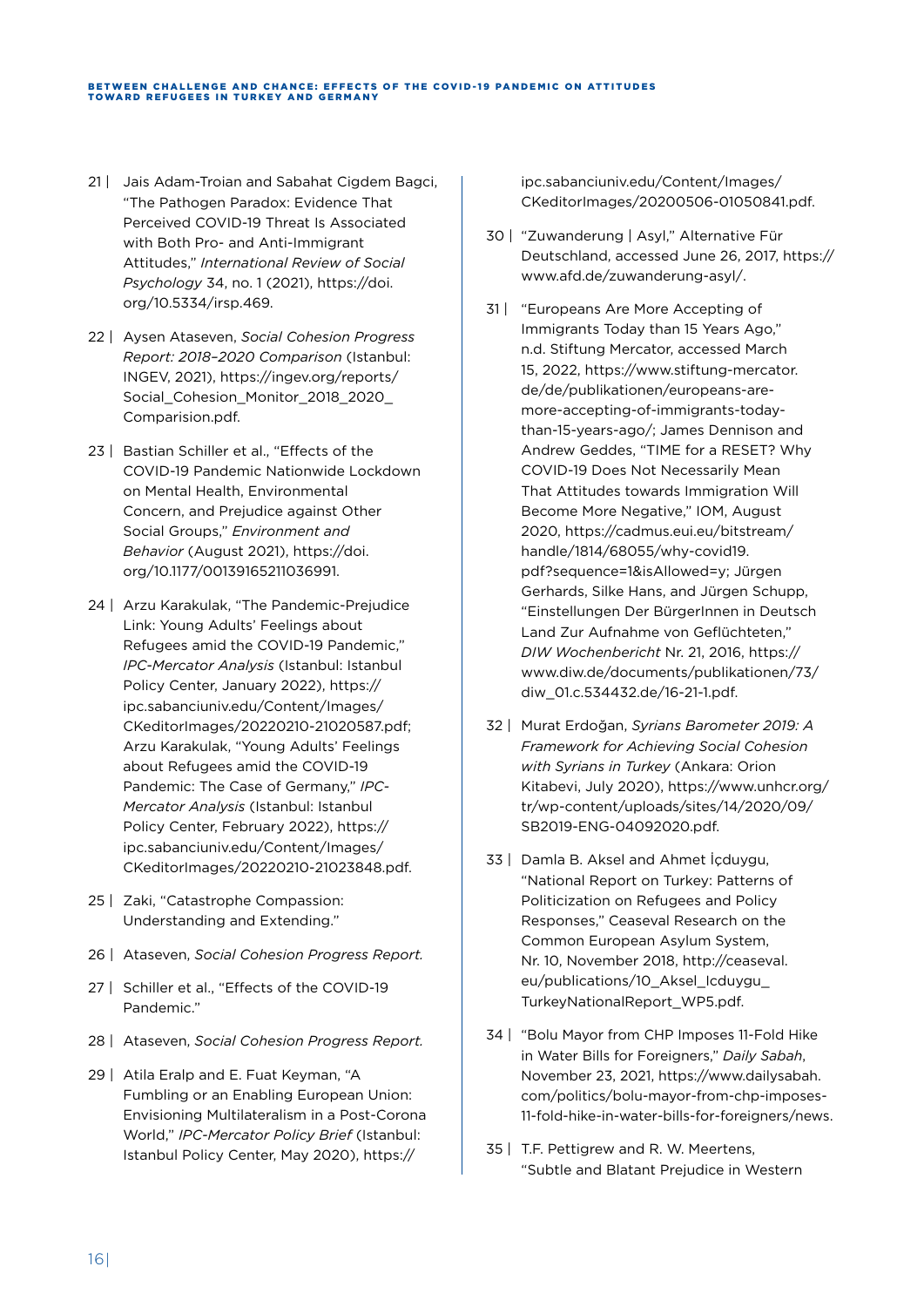Europe," *European Journal of Social Psychology* 25, no. 1 (1995): 57–75, [https://](https://doi.org/10.1002/ejsp.2420250106) [doi.org/10.1002/ejsp.2420250106.](https://doi.org/10.1002/ejsp.2420250106)

- 36 | "WVS Database," World Values Survey, 2020, [https://www.worldvaluessurvey.org/](https://www.worldvaluessurvey.org/WVSOnline.jsp) [WVSOnline.jsp](https://www.worldvaluessurvey.org/WVSOnline.jsp).
- 37 | Dima Babilie, "Why Syrians Face Deportation from Turkey over Banana Jokes," BBC News, November 2, 2021, [https://www.bbc.com/](https://www.bbc.com/news/world-europe-59133076) [news/world-europe-59133076](https://www.bbc.com/news/world-europe-59133076).
- 38 | Piotr Sorokowski et al., "Can Information about Pandemics Increase Negative Attitudes toward Foreign Groups? A Case of COVID-19 Outbreak," *Sustainability* 12, no. 12 (2020): 4912, [https://doi.org/10.3390/](https://doi.org/10.3390/su12124912) [su12124912.](https://doi.org/10.3390/su12124912)
- 39 | Croucher, Nguyen and Rahmani, "Prejudice toward Asian Americans."
- 40 | Alexis Grigorieff, Christopher Roth, and Diego Ubfal, "Does Information Change Attitudes toward Immigrants?" *Demography* (June 2020), [https://doi.org/10.1007/s13524-](https://doi.org/10.1007/s13524-020-00882-8) [020-00882-8](https://doi.org/10.1007/s13524-020-00882-8).
- 41 | Daniel Vega Macías, "La Pandemia Del COVID-19 En El Discurso Antimigratorio Y Xenófobo En Europa Y Estados Unidos," *Estudios Fronterizos* 22 (March 2021), [https://doi.org/10.21670/ref.2103066.](https://doi.org/10.21670/ref.2103066)
- 42 | Cowling, Anderson, and Ferguson, "Prejudice-Relevant Correlates of Attitudes."
- 43 | De Coninck, Ogan, and d'Haenens, "Can 'the Other' Ever."
- 44 | Ibid.
- 45 | Stephan et al., "Integrated Threat Theory and Intercultural Attitudes."
- 46 | Cowling et al., "Prejudice-Relevant Correlates of Attitudes."
- 47 | "Country Profiles," ILOSTAT, [https://ilostat.ilo.](https://ilostat.ilo.org/data/country-profiles/) [org/data/country-profiles/](https://ilostat.ilo.org/data/country-profiles/).
- 48 | Van Bavel et al., "Using Social and Behavioural Science"; Zaki, "Catastrophe Compassion: Understanding and Extending."
- 49 | Dovidio et al. "Another View of 'We.""
- 50 | Thomas F. Pettigrew and Linda R. Tropp, "A Meta-Analytic Test of Intergroup Contact Theory," *Journal of Personality and Social Psychology* 90, no. 5 (2006): 751–83, [https://](https://doi.org/10.1037/0022-3514.90.5.751) [doi.org/10.1037/0022-3514.90.5.751.](https://doi.org/10.1037/0022-3514.90.5.751)
- 51 | G. Kurt et al., "The Psychological Impacts of COVID-19 Related Stressors on Syrian Refugees in Turkey: The Role of Resource Loss, Discrimination, and Social Support," *International Journal of Intercultural Relations* 85 (November 2021): 130–40, [https://doi.org/10.1016/j.](https://doi.org/10.1016/j.ijintrel.2021.09.009) [ijintrel.2021.09.009.](https://doi.org/10.1016/j.ijintrel.2021.09.009)